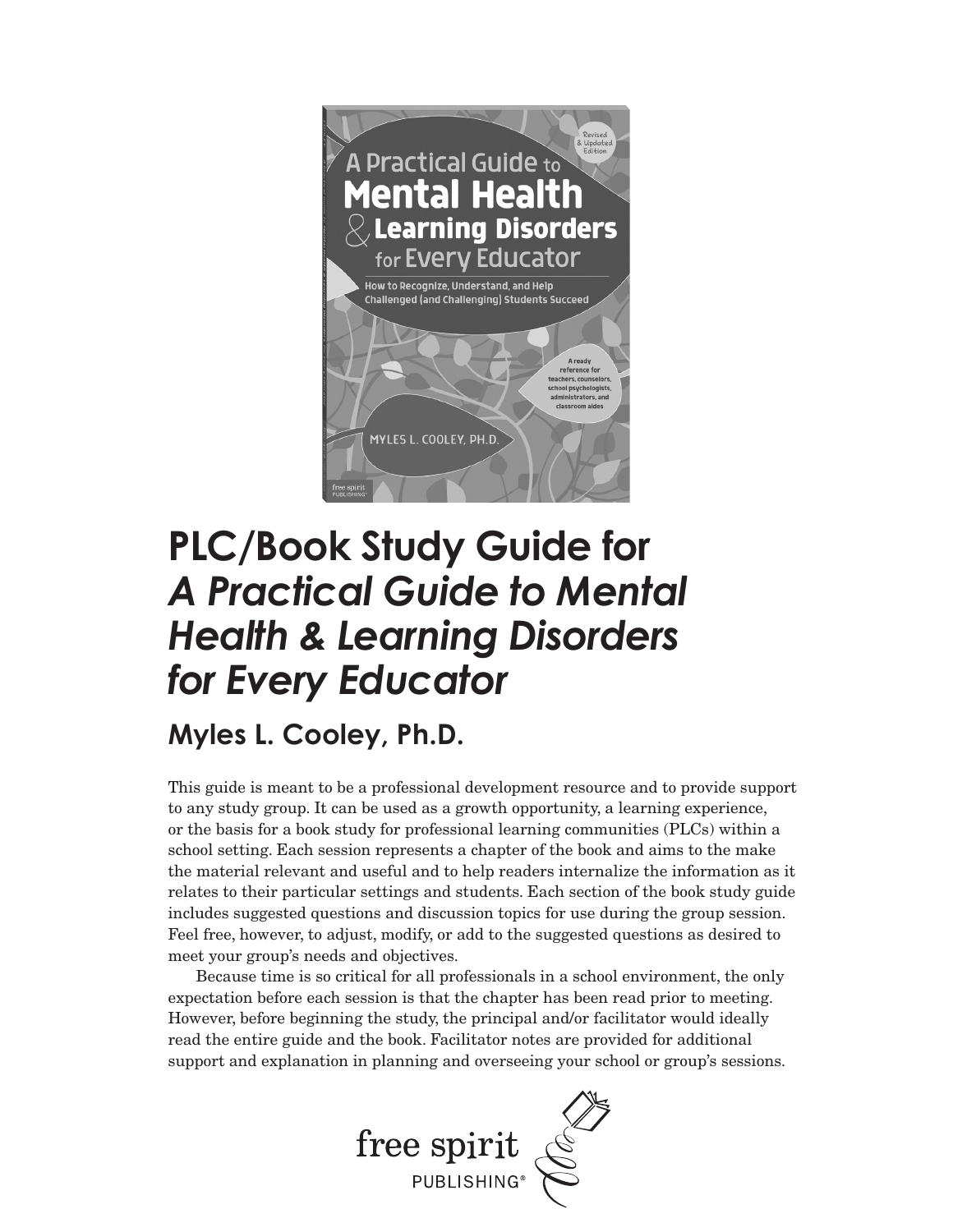This PLC/Book Study Guide was written by Laurel Lisovskis, QMHP, MSW, CSWA, to accompany the book *A Practical Guide to Mental Health & Learning Disorders for Every Educator* by Myles L. Cooley, Ph.D.

Copyright © 2018 by Free Spirit Publishing Inc.

All rights reserved under International and Pan-American Copyright Conventions. Unless otherwise noted, no part of this book may be reproduced, stored in a retrieval system, or transmitted in any form or by any means, electronic, mechanical, photocopying, or otherwise, without express written permission of the publisher, except for brief quotations or critical reviews. For more information, go to www.freespirit.com/permissions.

Free Spirit, Free Spirit Publishing, and associated logos are trademarks and/or registered trademarks of Free Spirit Publishing Inc. A complete listing of our logos and trademarks is available at www.freespirit.com.

#### **Free Spirit Publishing Inc.**

6325 Sandburg Road, Suite 100 Minneapolis, MN 55427-3674 (612) 338-2068 help4kids@freespirit.com www.freespirit.com

#### Free Spirit offers competitive pricing.

Contact edsales@freespirit.com for pricing information on multiple quantity purchases.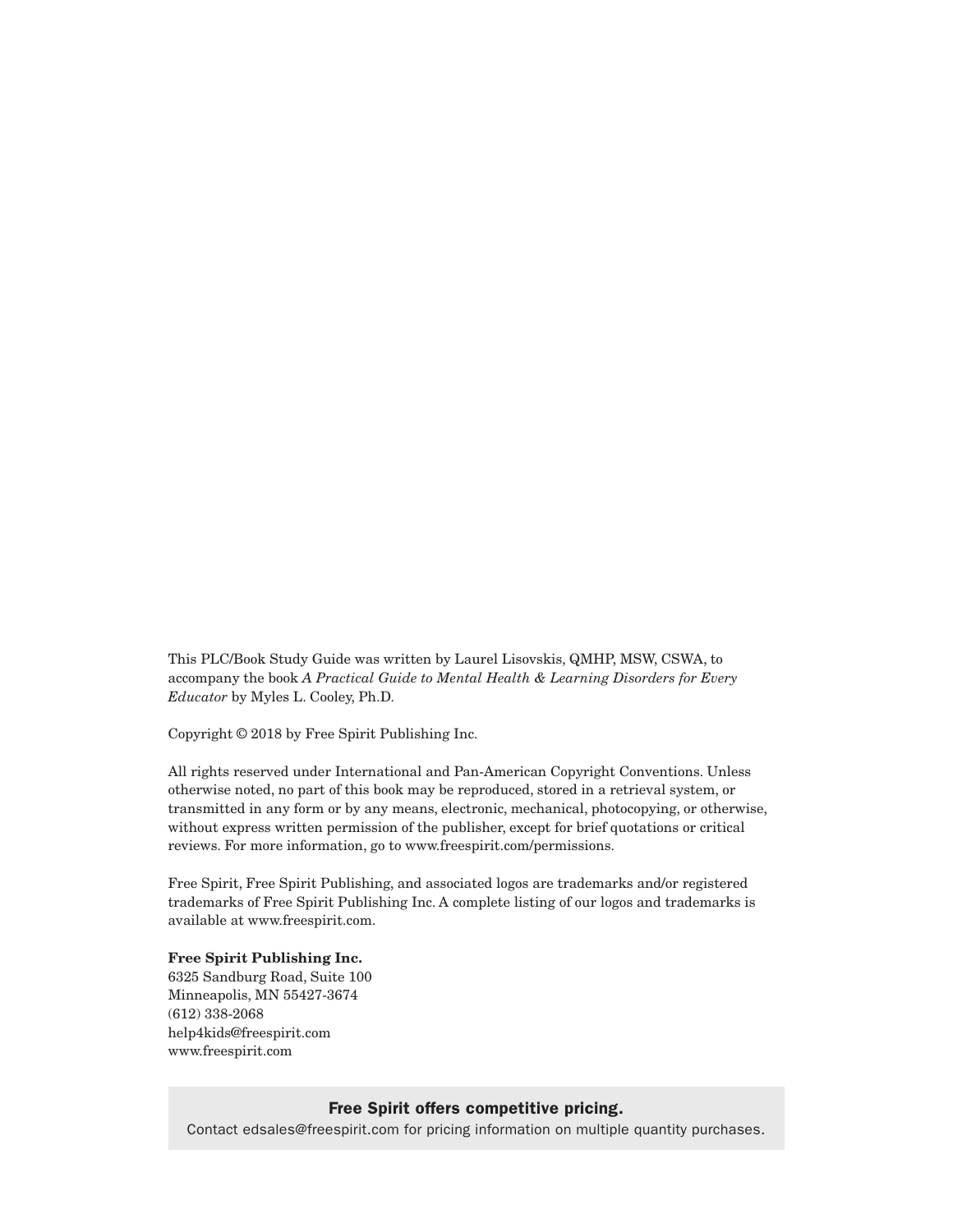#### **Introduction**

- **1.** Go around the room and briefly state some challenges you experience as an educator, what you hope to gain from this learning opportunity, and how you might benefit from using this book.
- **2.** The book discusses some of the many changes that have taken place in education in recent years. How might these changes affect students? What changes have *you* personally observed? How have they affected you and your approach to teaching?
- **3.** What do you see as some of the major benefits of using proactive, preventative interventions to address students behavioral, academic, or other challenges?
- **4.** Talk about how it could be useful to recognize behaviors and symptoms of mental health and learning disorders, as well as how it could help you in your work to know and use classroom strategies and interventions for the disorders identified in this book.
- **5.** Without using any names or identifying information, go around the room and share a story of a student with whom you have rapport and who struggles with behaviors or symptoms that may be described in this book. How do you think you might have already made a difference in that student's life? What more do you hope to accomplish, and how do you hope the information in this book will help you reach this goal?

*Facilitator Note: It may be helpful to show book study participants the PDF presentation associated with* A Practical Guide to Mental Health & Learning Disorders for Every Educator *to offer an overview of the book.*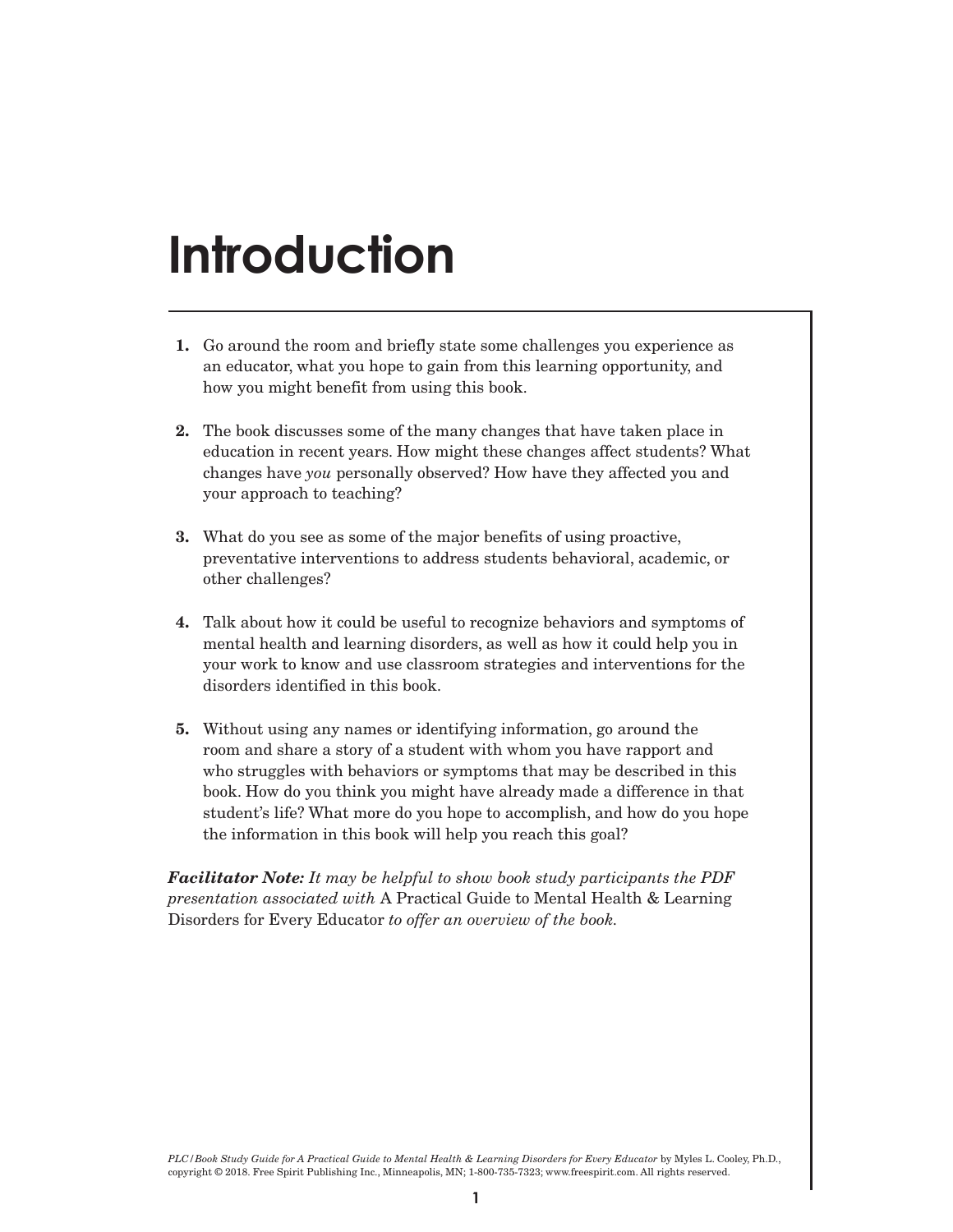#### **PART 1: The Role of Schools in Addressing Mental Health and Learning Disorders**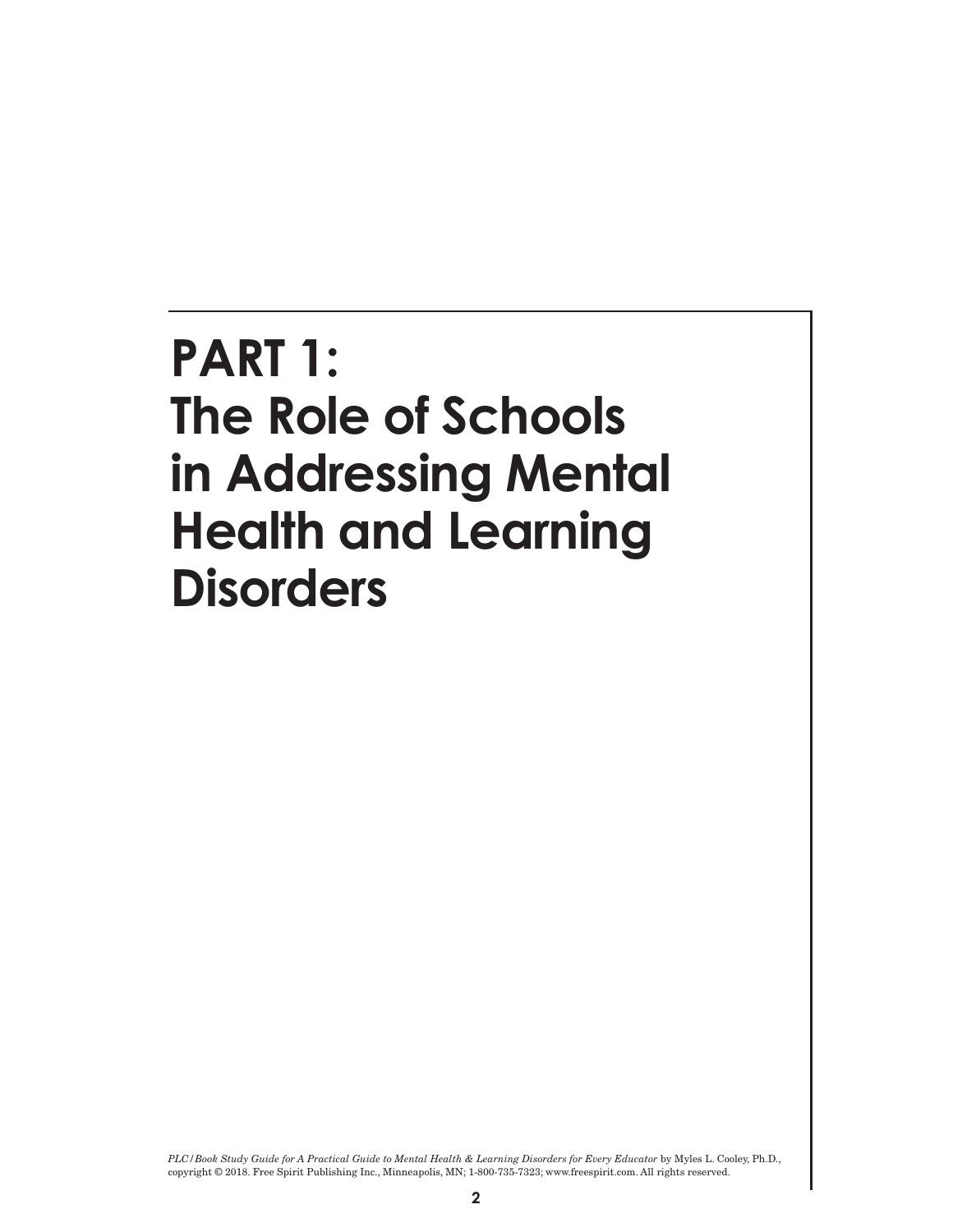### **Chapter 1: Effective Classroom Policies and Procedures**

*Facilitator Note: Prior to this session, it may be a good idea to gather your school's mission statement and basic school rules, as well as the forms your setting uses for communication with parents. Additionally, it might be valuable to begin this session*  by exploring the importance of confidentiality and respect regarding the privacy of *students. There are times throughout the book where educators are asked to discuss memories or examples of students and their behaviors, which can be extremely useful in adding relevance and immediacy to the topics being discussed. However, leaving out student names is crucial to keeping these discussions helpful and appropriate.* 

- **1.** Talk about a time you were challenged by a student's behavior and didn't know what to do about it. What *did* you do? How did the situation play out? What might you do differently if you could?
- **2.** Review your school's mission statement and school rules. Do they align with the suggestions on page 10 of the book? How do you share your school rules with students? When it's necessary to remind students of the rules in your setting, how do you usually do so?
- **3.** What is your school's process for communicating with parents about student behaviors? Do you have a structure in place to share positive behaviors? If not, how could such a structure be established, and what would you want it to look like?
- **4.** Does your school actively and intentionally engage students in selfmonitoring behaviors? If so, how does it do so, and how do you think the system might be improved? If not, how could you help develop a structure to do this?
- **5.** How do you hold students accountable for their behavior in your classroom? In your larger school community? Try to think as specifically as possible. If you need support or ideas for doing this, consider ways you might use the reproducible forms on pages 16–20.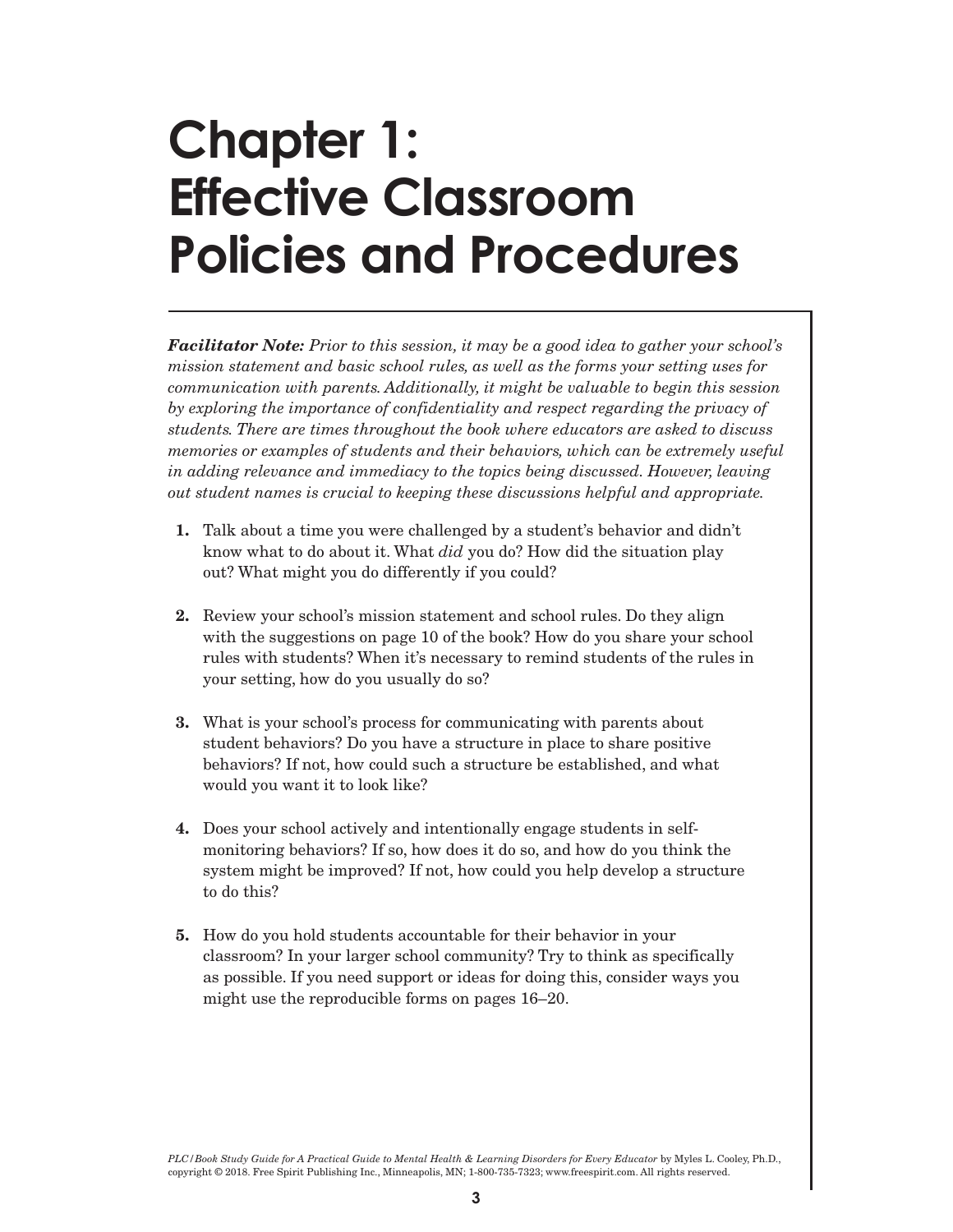### **Chapter 2: Schoolwide Behavior and Academic Supports**

- **1.** Why do you think it's important to explore alternatives to special education referrals in schools? How could doing so change your classroom? How might being able to stay in a general education classroom setting support students?
- **2.** If a Multi-Tiered System of Supports (MTSS) is in place at your school, what kind of system is it, and how has it been implemented? Do you see room for improvement, and if so, where?
- **3.** Why do you think positive and prevention-oriented strategies such as PBIS and RTI are so important for schools to consider as ways of helping students?
- **4.** What are some things classroom teachers can do to support interventions at the various tiers? Think of some specific examples your school's teachers have done or could do that represent these supports.
- **5.** Think of an example of a student's behavior or performance that could be improved through intervention. Who could you turn to for support in providing intervention for the student?
- **6.** Review the information on page 25 about externalizing and internalizing disorders. Why is it more difficult to identify internalizing issues in students than externalizing behaviors? How can MTSS help—and not help—with these various disorders? How does this challenge you as an educator?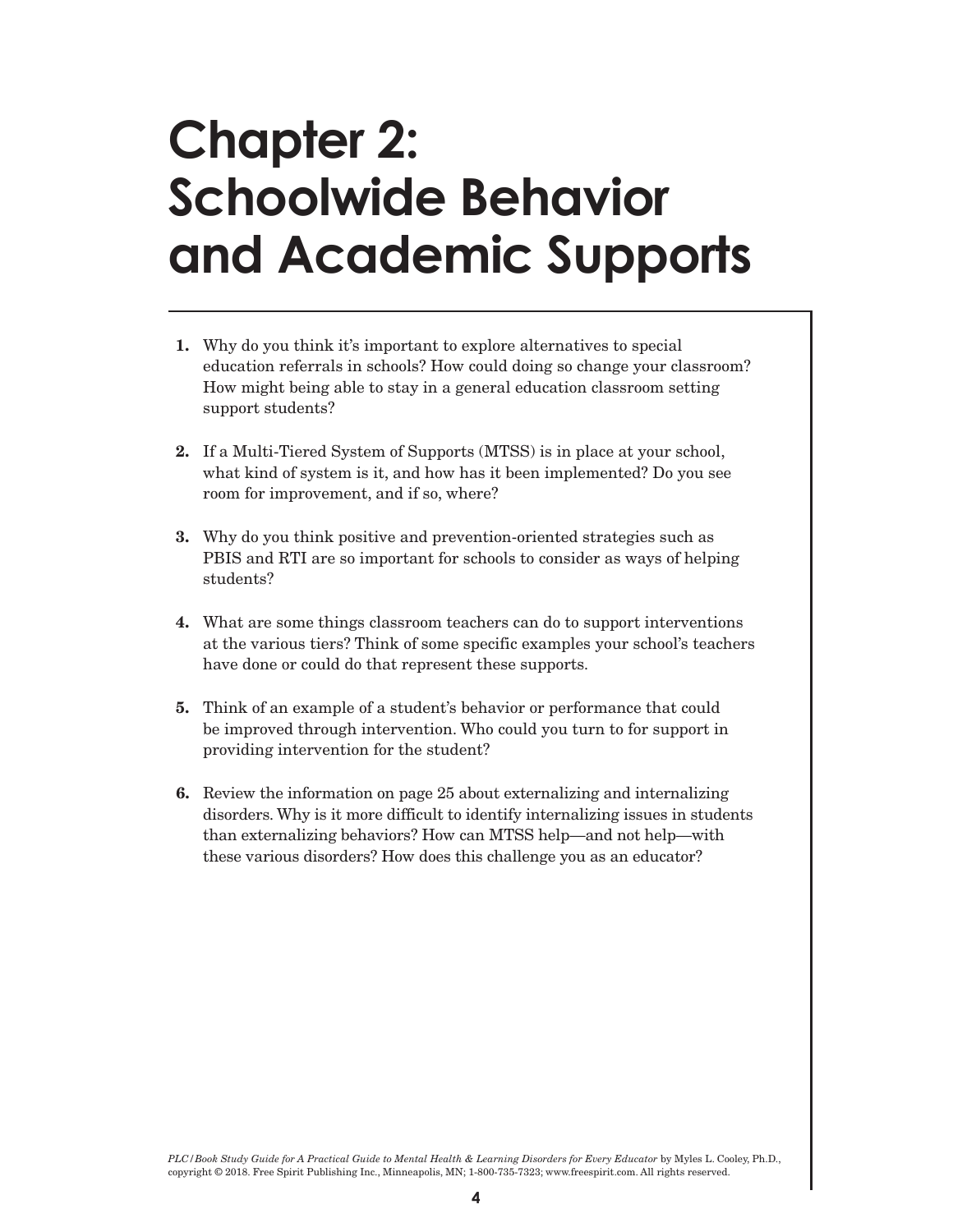### **Chapter 3: Identifying and Communicating Students' Needs**

*Facilitator Note: It may be helpful to print out your school's registration forms prior to this session. Additionally, it may be useful to bring a list of your school district's mental health professionals and their contact information to share with your PLC.*

- **1.** Why is early intervention so important for students with mental health issues or learning disorders? How might you prepare to support a student with a mental health or learning disorder?
- **2.** Review your school's registration form. Is there a specific space for parents to list mental health diagnoses? Is there an open-ended question (or another opportunity) for parents to share about the mental health of their child? If not, how could this be put in place, and what do you think the benefits might be?
- **3.** At a parent-teacher conference or other meeting where a parent might be listing off symptoms of a possible mental health condition, what is important about your role as a teacher in terms of a response to the parent? What if you observe symptoms on your own? Who might you consider referring to or joining you in support of the student you are concerned about?
- **4.** Talk about ways to draw support from staff within your school or district who are trained as mental health professionals. Think of some specific times you asked for support, or where support was needed. What happened? What do you think could have gone better, if anything?
- **5.** When a student confides private and personal information to you, when is it important to share that information with others? Do you feel you have a clear understanding of both your responsibilities and a student's rights in this situation? If not, how could you improve your understanding?
- **6.** Think of some interpersonal tools that could be useful when talking to parents. Why might it be important to show sensitivity when communicating with parents about student behaviors? In pairs or small groups, practice ways to talk with parents about these topics.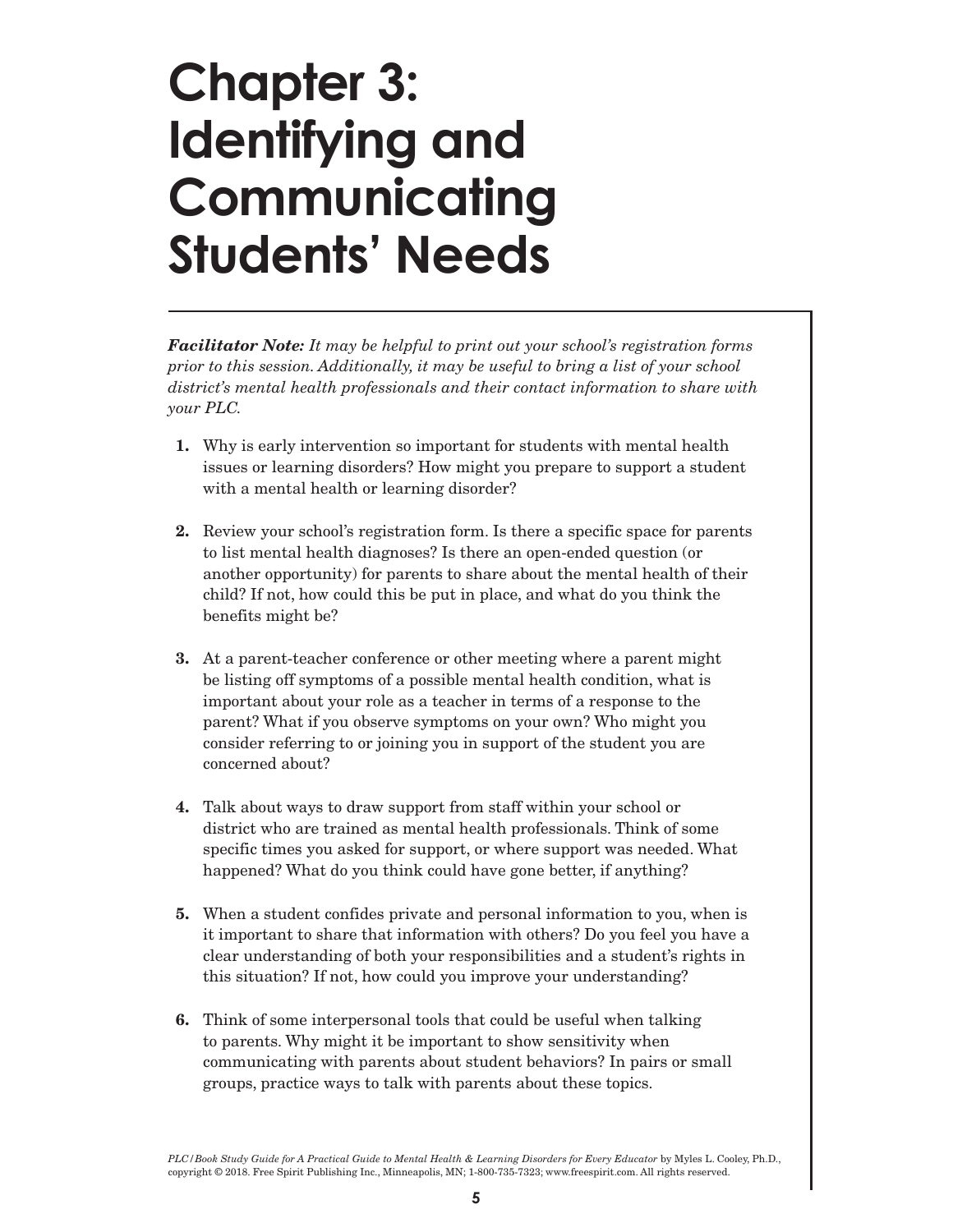- **7.** Think of a time when a conversation with a parent didn't go very well. Why do you think that happened? After reading this chapter, is there anything you would do differently if you could do it over again? If so, what? How do you think the situation might turn out if you used this approach?
- **8.** How does your school share students' medical information with teachers? If your setting does not provide this opportunity, can you think of a way this information might be shared?
- **9.** When noticing a change in a student's behavior that might be related to medication (or a change in medication), how might this concern be shared with parents? Who within your school district might be able to support you in these conversations?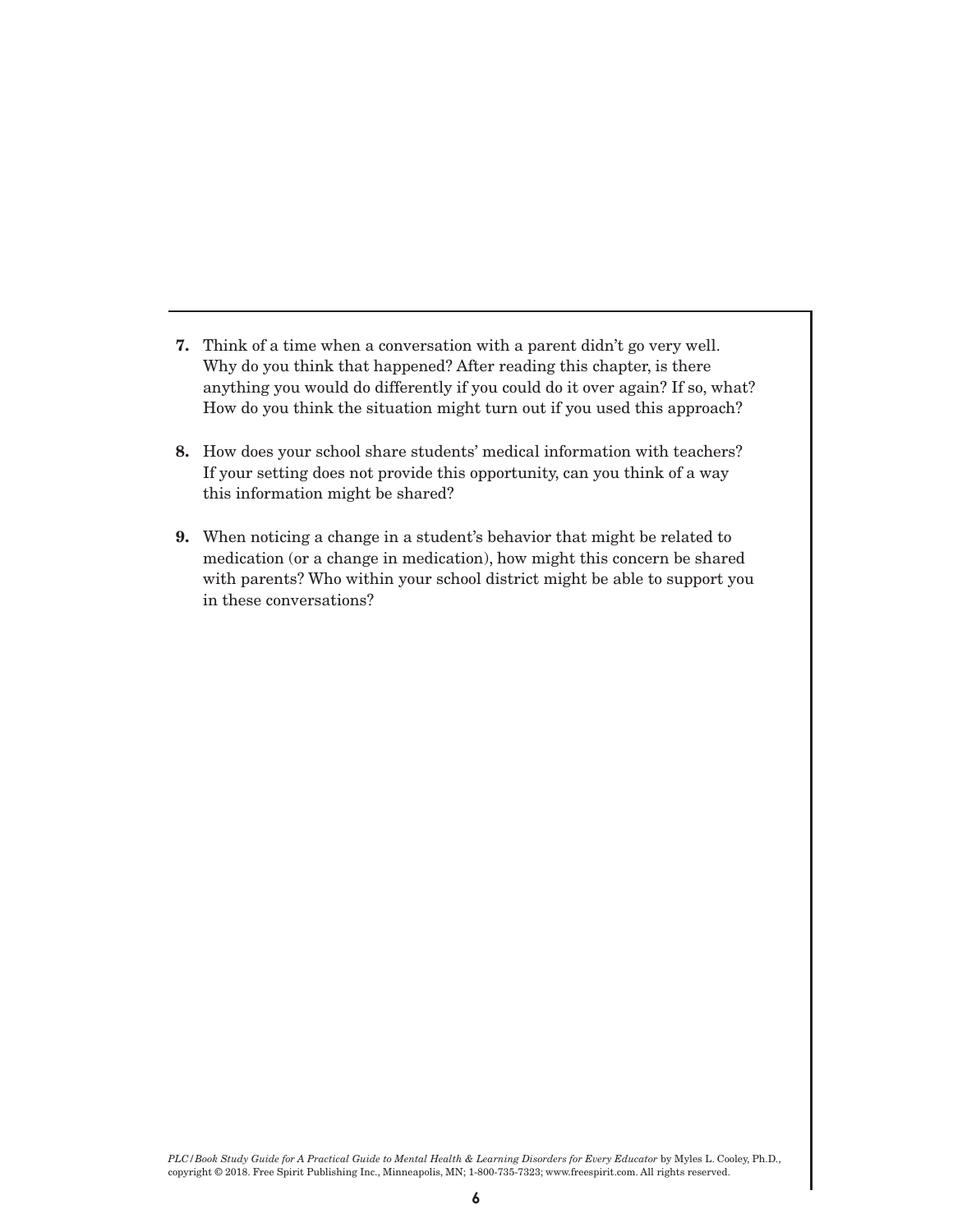# **Chapter 4: Culturally Responsive Education**

*Facilitator Note: Before this session, you may wish to pull together some of your school's disciplinary data, as well as your setting's policy on bullying, in order to enrich the discussion.*

- **1.** Talk about what kinds of cultures exist within your school setting. In doing so, be sure to think beyond ethnicity. Also consider socioeconomic groups, gender identity, religion, family makeup, military service, and so on. How might your own culture play a role in the context of your job?
- **2.** Teaching in culturally responsive ways can have many effects. Is culturally responsive teaching in place at your school? If so, what does it look like? If not, what are some ways you think your school and students could benefit from cultural responsiveness?
- **3.** What are three ways you can foster cultural awareness in your school setting? Use the checklist tools on pages 37–38 of the book to enrich the conversation about ways to instill culturally responsive teaching in your classroom and school.
- **4.** Why is it important to be consistent in terms of a culturally responsive disciplinary approach?
- **5.** Look at your school's disciplinary data. Is there evidence of disproportionate discipline? Talk about how you feel about your findings.
- **6.** Why is it important to consider school climate and the reduction of school bullying when developing culturally responsive strategies? For example, evidence shows that zero-tolerance bullying policies are often ineffective or counterproductive. Can you make a connection between these findings and your own school, or the context of this section? Why do you think broader strategies might be more effective than the zero-tolerance approach?
- **7.** What is your school climate like? How does your school currently address bullying? What might you want to change about the approach?
- **8.** When addressing bullying, how do you think restorative justice principles could guide your school as an alternative to more traditional, punitive measures?

*PLC/Book Study Guide for A Practical Guide to Mental Health & Learning Disorders for Every Educator* by Myles L. Cooley, Ph.D., copyright © 2018. Free Spirit Publishing Inc., Minneapolis, MN; 1-800-735-7323; www.freespirit.com. All rights reserved.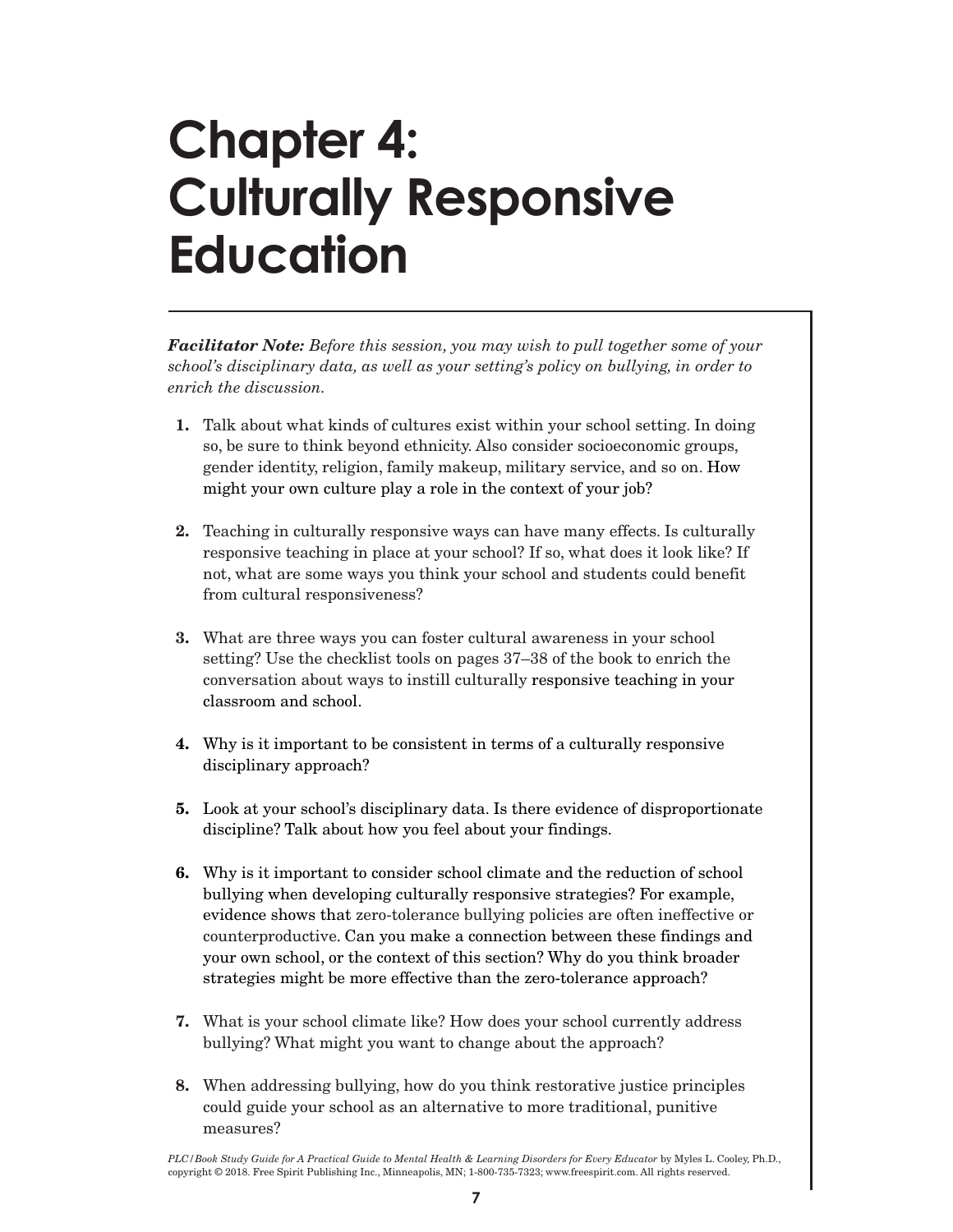# **Chapter 5: Social-Emotional Learning**

*Facilitator Note: Prior to this session, research easy-to-use or "bite-sized" meditations or other mindfulness practices in order to offer strategies to the group as needed. You might also print out a list of yoga studios or other resources in your area to share with your PLC.* 

- **1.** What is social-emotional learning (SEL), and why is it important for teachers to understand and foster it?
- **2.** Do you regularly use SEL activities in your classroom? If so, what are they, and what benefits have you observed? If not, what are some you would be interested in trying?
- **3.** Why is the ability to exercise self-control so important? In what ways could you teach self-control and self-regulation to students? Be creative and realistic in coming up with some ways self-control could be taught in your setting.
- **4.** What kinds of behaviors could be reduced through mindfulness practices? What other benefits do you think mindfulness exercises could have for your students? For you?
- **5.** Talk about different meditation techniques used by you or your colleagues. If no one in your PLC has anything to share about meditation, review some of the meditation information you gathered before this meeting.
- **6.** What is growth mindset? Think of a student you know who could benefit from adopting a growth mindset. Describe how this might help the student.
- **7.** What qualities can be found in a person with grit? How could having grit help students in areas such as resilience, distress tolerance, frustration tolerance, and more? As an educator, how can you foster grit in your students?
- **8.** Using your observations of individual qualities, social skills, and peer relationships, how would you assess your students in terms of social competence? Think of a specific student you know and consider the skills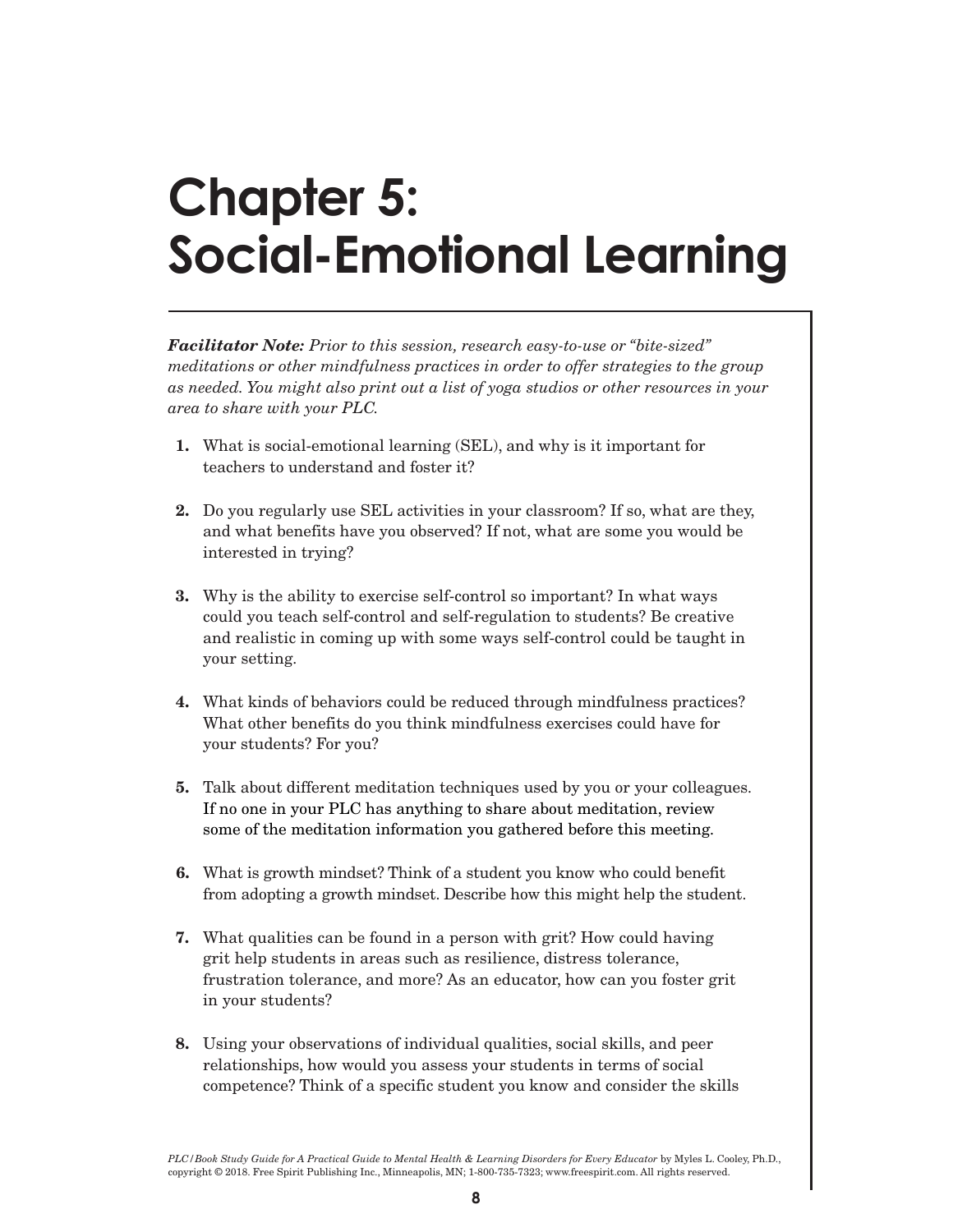and qualities on page 46. How can your awareness of students' individual strengths and challenges in social areas help you support these students?

- **9.** Review the "Step-by-Step Breakdown of How to Join a Group" box on page 47. Think about times when a student in your setting might need to join a group, such as selecting group classroom project partners or joining a lunch table. Building on the concepts taught in this section, use this step-by-step breakdown to create a plan for joining a group in a scenario relevant to your setting.
- **10.** How might practicing yoga benefit students and staff? Does anyone in your PLC practice yoga? If so, ask about how it is helpful. If not, consider exploring yoga as an individual or as part of your PLC and applying what you learn to your classroom.
- **11.** Why is it so important to talk with students about physical exercise and its benefits? How might you encourage physical activity in your students?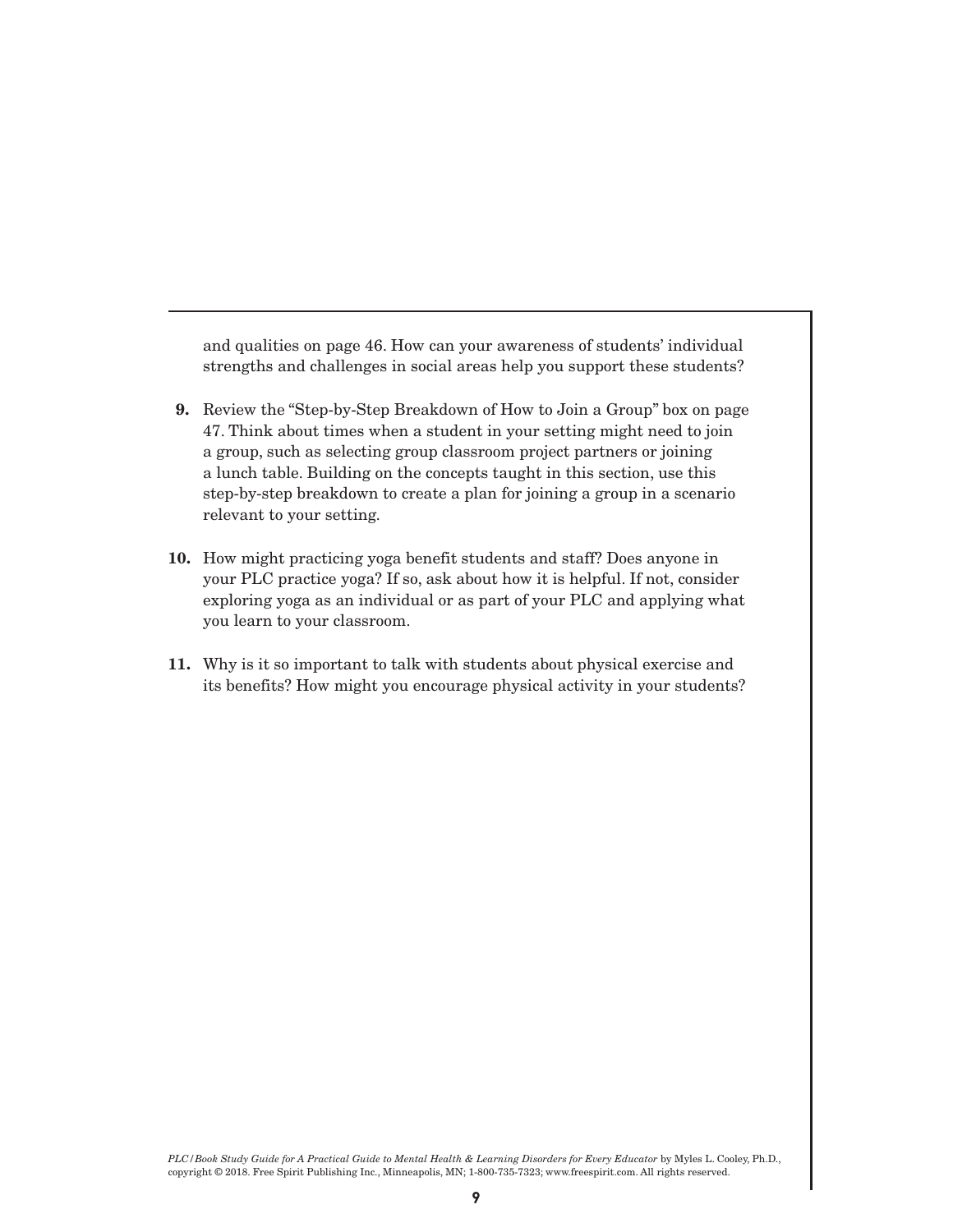#### **Chapter 6: Identifying and Supporting Students with Executive Functioning Difficulties**

- **1.** The executive functioning (EF) skills explored in this chapter are related to cognition. Using the charts on pages 51–52, identify a student you have worked with who has faced one or more academic challenges. Note the EF skills related to these problems and think about why it might be important to make this connection. Next, think of a student who struggles with a particular type of academic task and consider the possible EF-related problems. How could strengthening EF skills help these students succeed?
- **2.** Review the suggestions for sustaining attention, initiating, planning, organizing, working memory, shifting, and self-monitoring on pages 53–56. Think of one of the students you identified in the previous question and, based on these suggestions, come up with a list of ways to help that student.
- **3.** How could you use the "Self-Monitoring Form" on page 57 to help students build EF skills? Once again, imagine one of the students you identified in this session's first question. How could this form benefit the student? You can use your identified student as an example.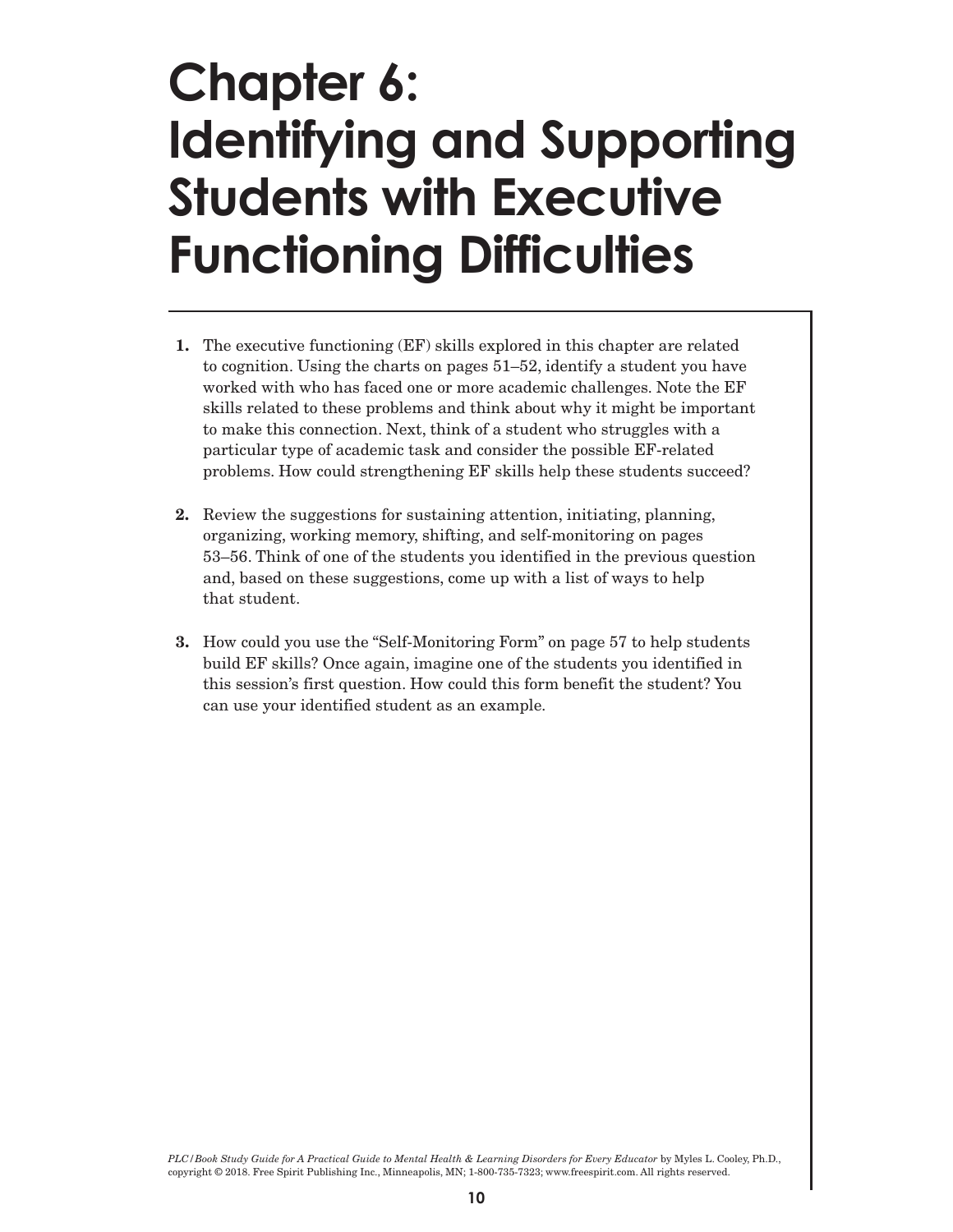### **Chapter 7: Language Used in This Book**

- **1.** What is the *DSM-5*? While most educators will not be diagnosing students with mental health disorders, why might it be relevant to be aware of the *DSM-5* and the role it may play in your students' lives?
- **2.** How do environmental factors play a role in the development of mental health disorders? Why do you think it's so important to consider stressors and environmental factors in students' lives when thinking about mental health?
- **3.** What can be problematic about the differences between the language and terminology used by mental health professionals and those used by educators when discussing mental health and learning disorders? Have you ever run into challenges around terminology? Why might it be important to be aware of these challenges? As an educator, do you think it could be feasible for you to use mental health terminology when talking with mental health workers regarding a student? Do you think it should be the role of the mental health professional to adjust terminology when speaking with educators? Or do you feel the best solution is somewhere in the middle?
- **4.** Why is it important to avoid labeling a student? How might we avoid labeling? Think about the idea of a student who's experiencing a mental health condition being identified *only* in that context. Talk about why this might be an important concept to consider carefully when speaking to students, parents, or colleagues about mental health conditions or learning disorders.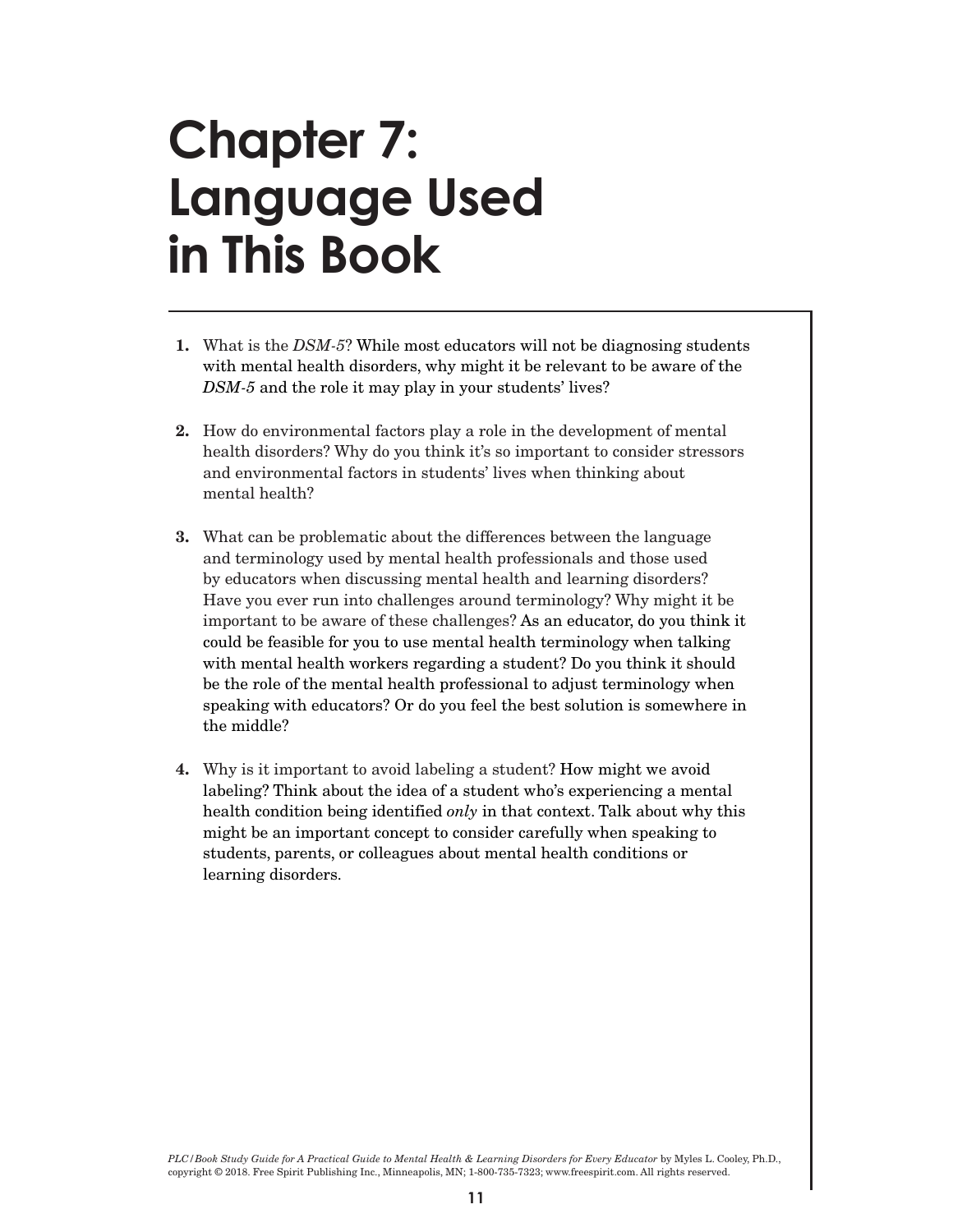#### **PART 2: Mental Health and Learning Disorders**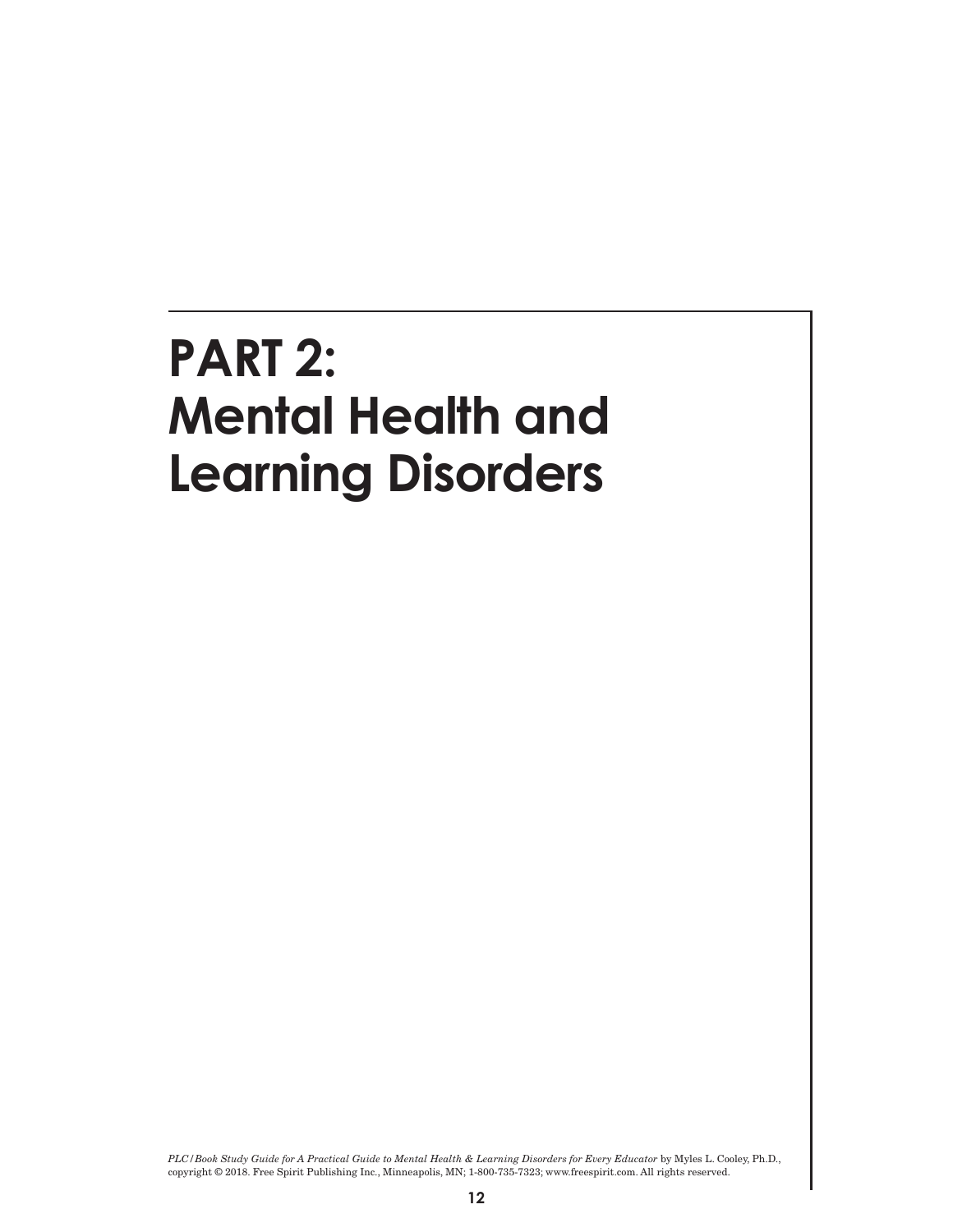### **Chapter 8: Anxiety Disorders**

*Facilitator Note: In this section, question 2 presents scenarios relating to different presentations of anxiety. The answers to these are listed here for the facilitator's reference: (a) describes generalized anxiety disorder (GAD); (b) describes social anxiety disorder (SAD); (c) describes a student who could be experiencing a specific phobia; (d) describes a student who could be experiencing a panic disorder; (e) describes a student who may be experiencing a separation anxiety disorder.* 

- **1.** What are some signs that a child may be experiencing anxiety? What are some things that could be missed or misinterpreted in a classroom setting?
- **2.** Read the following five scenarios as a large group or in small groups. Consider the behaviors and symptoms presented in each scenario and think about which type of anxiety disorder you believe is most likely being exhibited. Next, identify some possible strategies and interventions that could be useful while working with that student. Finally, comment on one thing that you think might *not* be useful.
	- **a.** Aidon is an eighth grader who frequently looks worried. Even though he does well academically, he often tells his teacher that he's worried about his grades. He says that his parents tell him not to worry because they're satisfied with how he's doing at school. They have also told him that he worries too much about lots of other things that he doesn't need to worry about.
	- **b.** Kayla is a sixth grader. In the hallways and cafeteria, she is usually alone. She never raises her hand in class, and when called on, she responds in a very soft voice. Once, when she had to give a report in front of the class, her voice and hands were shaking. After that, she told the teacher that she feels very panicky when she has to speak in front of people. She asked the teacher if she could be excused from oral reports.
	- **c.** Liam is a second grader. The day after a classmate vomited in class, Liam's mother called his teacher to say she couldn't get Liam to go to school because he was afraid someone might throw up. His mother said Liam is terribly afraid that he or someone else might vomit. Occasionally, he asks his mother if eating certain foods might make him throw up.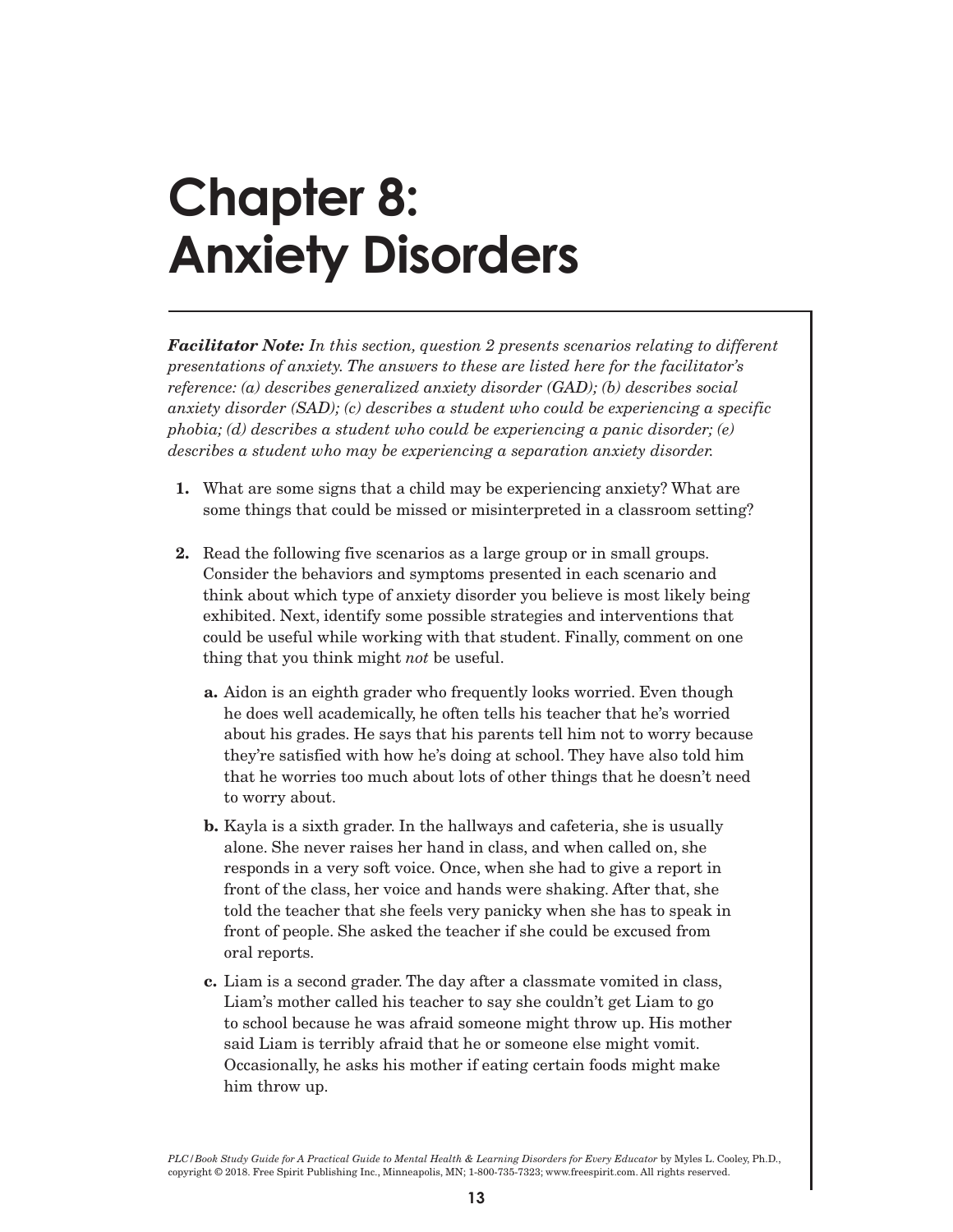- **d.** One morning, Charlie, a tenth grader, suddenly began sweating profusely in class. He turned pale and seemed to be breathing very fast. He looked afraid as he stood up. As he tried to leave the room, he wobbled as if he were going to fall down. When his teacher asked what was wrong, he replied, "I don't know. I just feel like I'm really scared."
- **e.** First grader Gabriel and his family were recently in a house fire. His mother was burned and spent several days in the hospital. Since the fire, Gabriel has cried and begged every morning not to have to go to school. His mother says he won't even let her walk to the mailbox without him. If his mother needs to go out in the evening, he screams until she ends up staying home. Gabriel told his mom he's afraid something bad is going to happen to her. This situation has gone on for about one month.
- **3.** How does your school address attendance issues? Have you ever thought about school refusal in terms of problematic attendance in students? How might some of the strategies or interventions described in this section apply in your setting?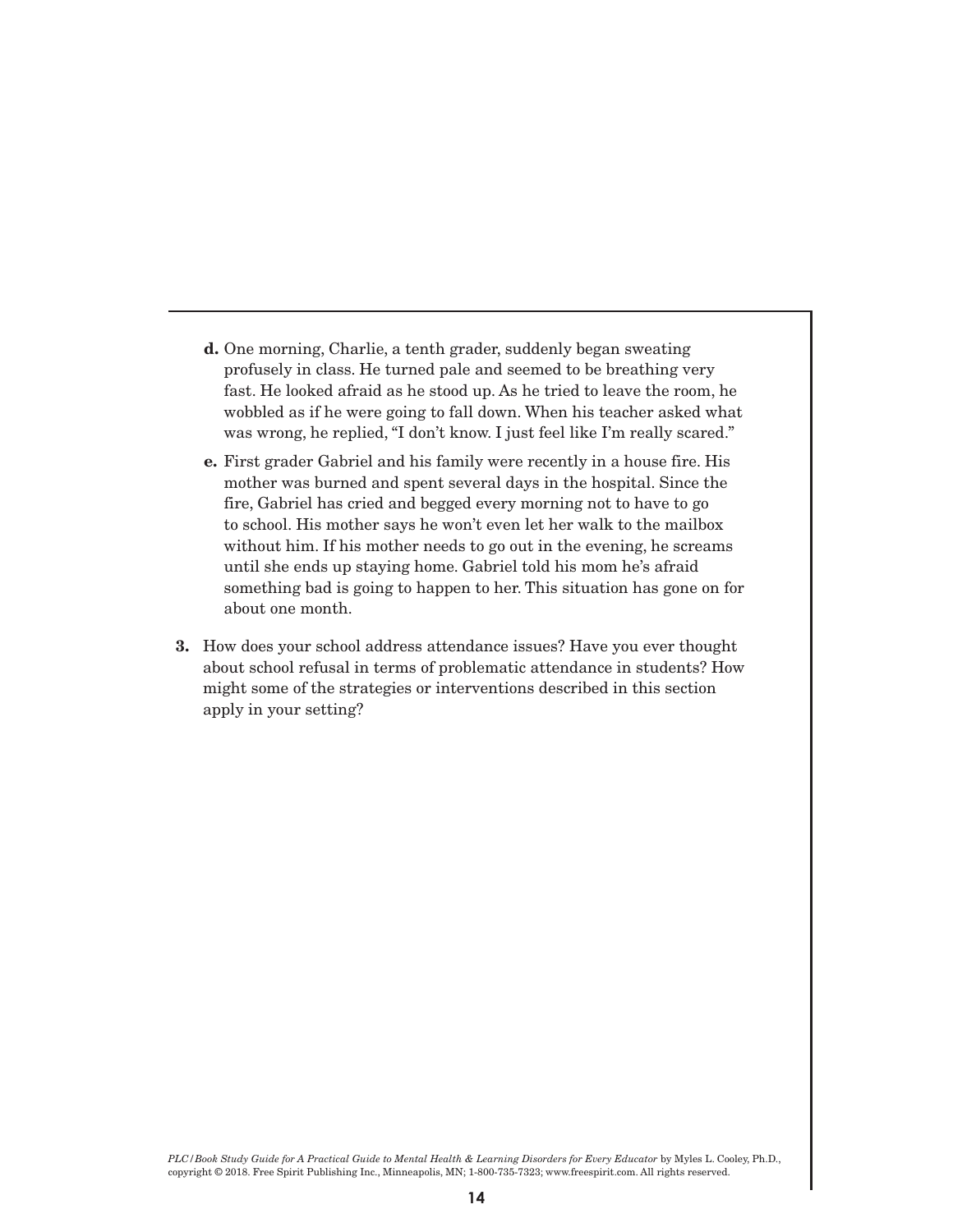### **Chapter 9: Obsessive-Compulsive and Related Disorders**

- **1.** What are some behaviors and symptoms that might be shown by students experiencing OCD?
- **2.** Discuss three interventions for the classroom that could be effective for students with OCD.
- **3.** Review the common types of OCD discussed on pages 87–88. Do you recognize any students in your life who exhibit some of these characteristics? If so, have you ever thought of these students in terms of experiencing a mental health disorder? If not, how do you think considering these students' mental health might—or might not—be illuminating or helpful?
- **4.** Hair pulling and skin picking disorders can be uncomfortable to observe because it is sometimes difficult to see a student exhibiting these behaviors. When you speak privately with students about the behaviors you're observing (perhaps in part to learn whether the students themselves are aware of these behaviors you are observing), why might it be important to be mindful of your own reactions to these behaviors?
- **5.** What are some possible side effects of selective serotonin reuptake inhibitors (SSRIs)? Why might it be important to recognize these side effects? How do you think your observations could have implications for a student's health and well-being, and to whom would you report such observations?
- **6.** Consider the story of Johanna on page 90 and discuss the way her school team helped her cope with her OCD symptoms. Why do you think specific and thoughtful accommodations might be especially helpful to a student with OCD? Who at your school could you turn to for support in developing creative and appropriate accommodations for students who need them?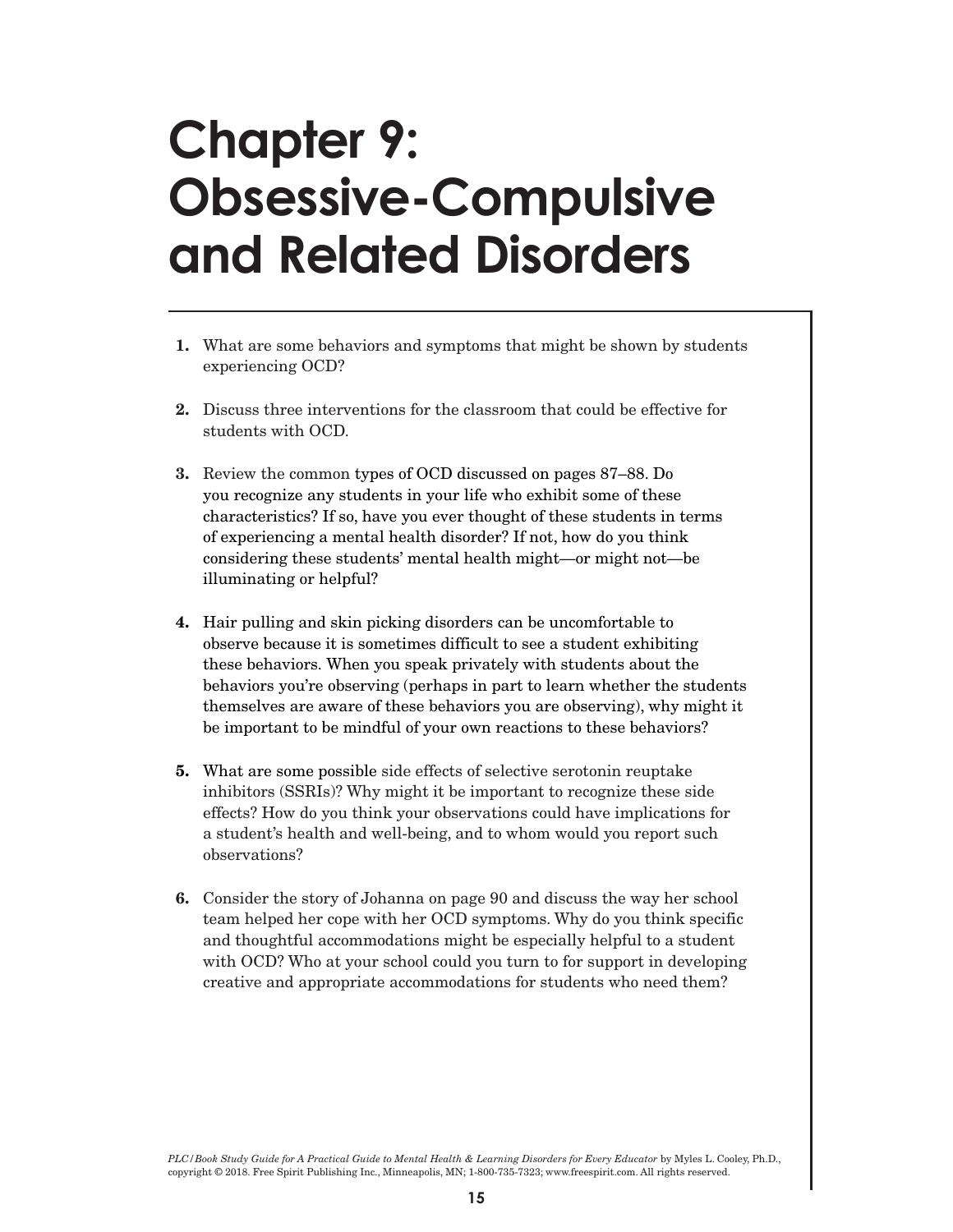### **Chapter 10: Depressive Disorders**

- **1.** What are some distinctions between typical feelings of sadness and the experiences of students who have depressive disorders?
- **2.** What is the most dangerous symptom of depressive disorders?
- **3.** Review the four different types of depressive disorders discussed on pages 92–93. How are they different from one another? How are they similar? Without naming any names, share about a student who comes to mind for you while reading this section.
- **4.** Review the symptoms and behaviors of students experiencing depressive disorders. Referring back to the student you were thinking of in question 3, consider how these symptoms might impact that student's learning experience.
- **5.** What combination of classroom strategies or interventions might work for the student you thought of in response to question 4? Which would you feel comfortable trying right now? If you need more support around some of the strategies, where could you get that support?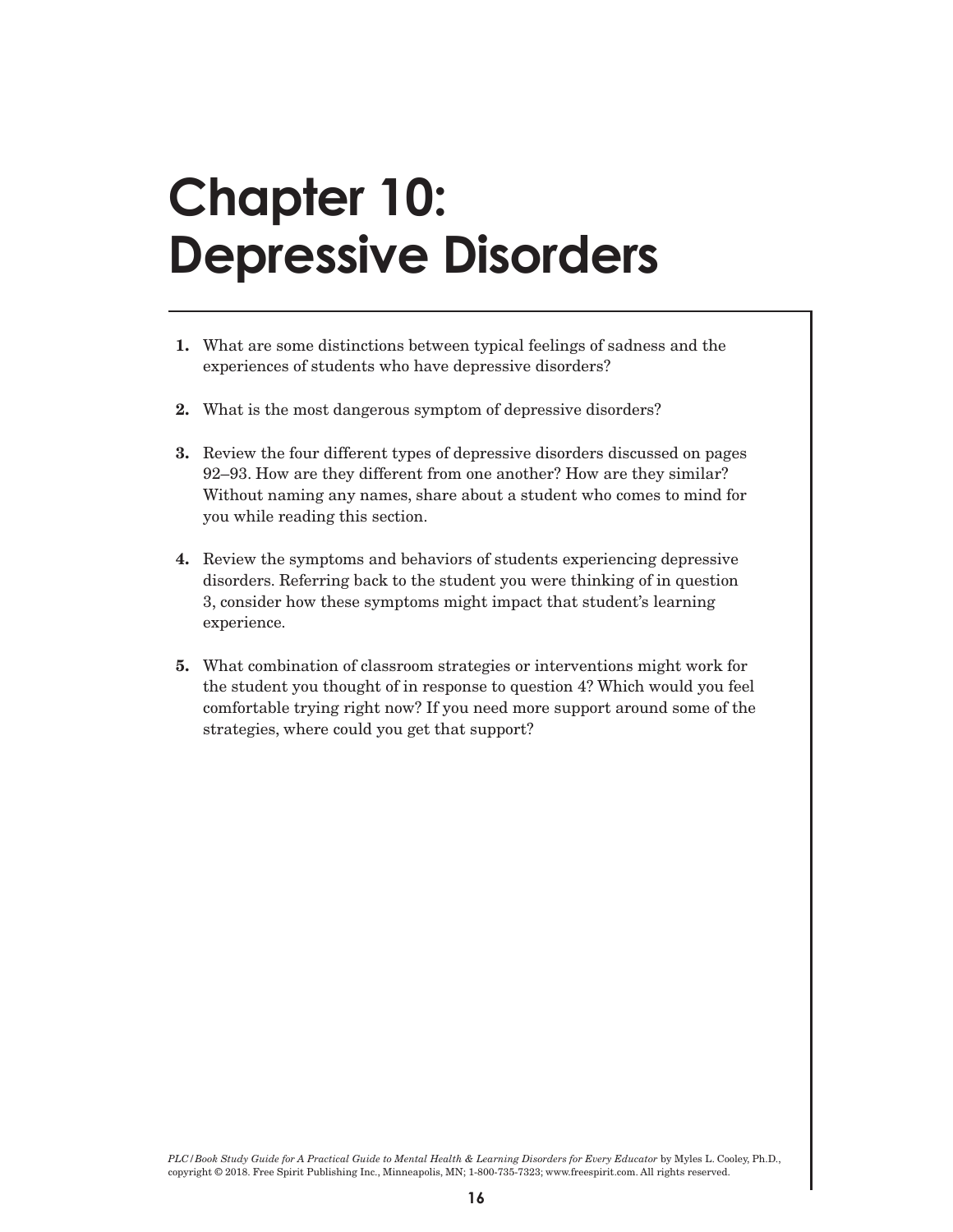#### **Chapter 11: Bipolar Disorder**

- **1.** Unusual and extreme changes in mood and energy during transitions characterize BPD. How might this translate to behaviors in the classroom? Have you observed behaviors or symptoms that seem like they might be connected to bipolar disorder? If so, how did you respond? What kinds of strategies and interventions do you think could be useful in addressing such behaviors?
- **2.** Students experiencing bipolar disorder may exhibit an array of mood swings that are sometimes severe. For this reason, it might it be especially important to accurately report behaviors to parents and professionals. What kinds of details do you think might be important to report?
- **3.** Discuss how classroom strategies and interventions for students with BPD might work in your setting. What do you think could be challenging about implementation? How could you address those challenges?
- **4.** Although symptoms and interventions for BPD may overlap with other disorders, there is one aspect of professional treatment that stands out. What is this aspect? Why do you think professional treatment is especially important for people with BPD?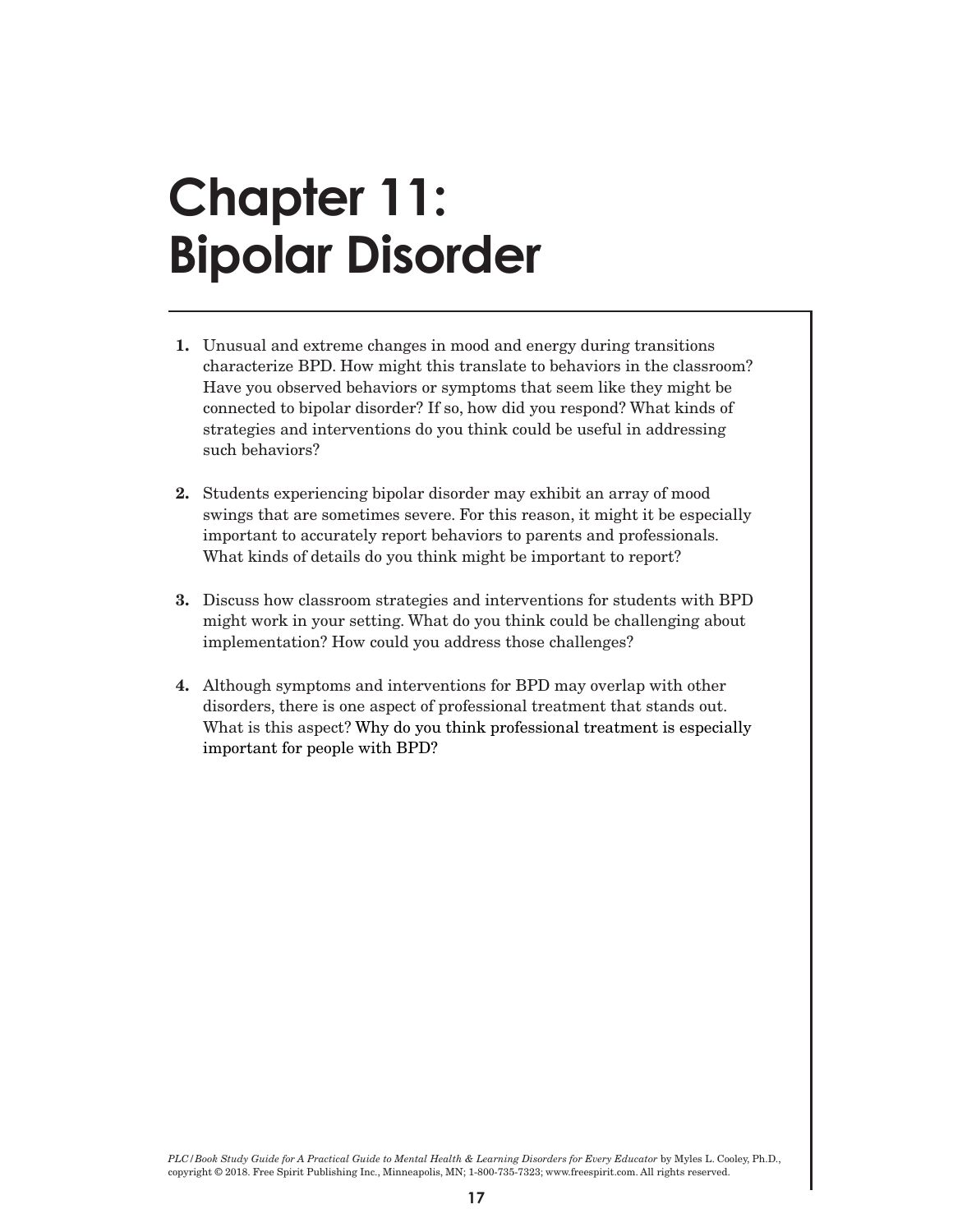#### **Chapter 12: Neurodevelopmental Disorders**

- **1.** Take the ADHD IQ test on pages 103–104 and discuss the correct answers. What surprised you about the answers? What reminded you of students you know?
- **2.** Have someone read aloud "An ADHD Child's Bill of Rights" on page 106. Discuss how you feel about it. Did any items strike a particular chord with you? If so, which ones, and why do you think that was the case? Did any items spur you to think about students with ADHD in a new way?
- **3.** Discuss the three presentations of ADHD and note the differences among them. What elements of these presentations have you seen in your students? If these behaviors caused challenges in your classroom, how did you deal with them? What strategies from this book might you use in the future?
- **4.** Discuss the two types of tics. Note the common school problems connected to tics and review classroom strategies to address these challenges. Which of these strategies might also apply to other disorders discussed in this book? How do you think it could be useful to you to notice this?
- **5.** What are some challenges or limitations often faced by students with high-functioning autism (HFA)? How might these challenges be connected to the behaviors and symptoms these students exhibit?
- **6.** Look at the tip sheet for students with HFA on page 117. Could you see this approach working in your setting? If not, how might you create a tip sheet that *could* be useful to you?
- **7.** Without naming any names, take a few minutes within your PLC to discuss students with ASD/HFA. What challenges do they experience in the classroom? What challenges do you face as an educator when it comes to supporting this student population?
- **8.** How do most school districts define specific learning disorders (SLDs), which are also sometimes called learning disabilities (LD)? In contrast, how does the *DSM-5* define the primary criterion? What do you think of these different definitions? How do they match up—or not—with what you've observed in your classroom?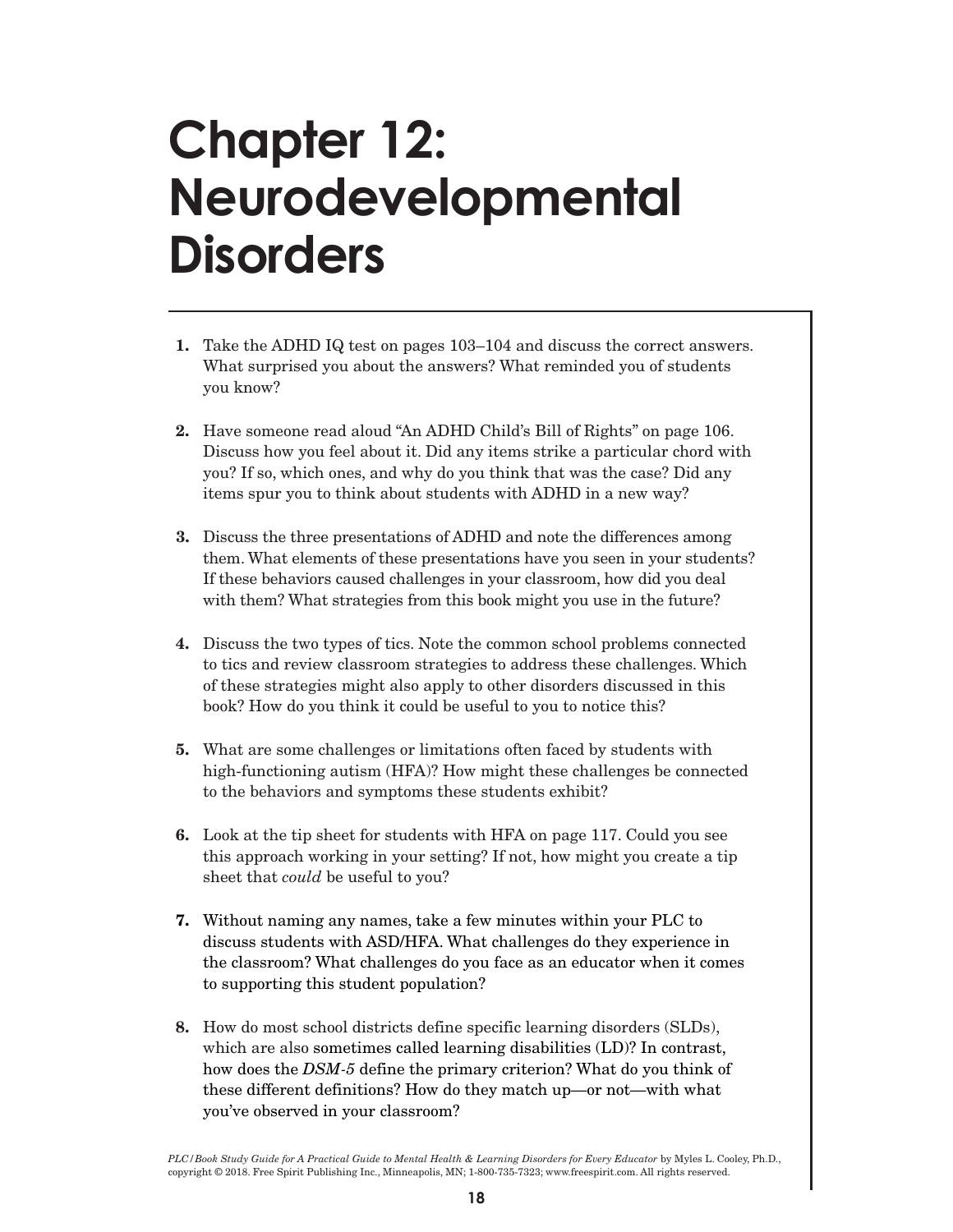- **9.** Among students with reading disorders or disabilities (RD), what are some indicators for problems with fluency? With comprehension? What strategies and interventions are you interested in trying with students who face these challenges?
- **10.** Why is it important not to assume a student may simply have a developmental lag and delay intervention based on this conclusion? What could be the implications for a student who doesn't receive needed supports due to this type of assumption?
- **11.** What are some teaching methods an educator might use when working with students who have RD? Choose three or four that you see working in your classroom and discuss why you chose them.
- **12.** Read through the "Elements of Classroom Reading Instruction" on page 129. Does your setting include these elements? If not, how could you introduce some or all of them?
- **13.** What challenges might a student face who is struggling with a specific learning disability with impairment in math (dyscalculia)? How might you be able to notice when a child is experiencing this disorder, and what could you do to support that student?
- **14.** Select two classroom strategies and interventions for a student with a math disability and discuss how they might look in your setting.
- **15.** When thinking about writing, what is the role of the "author" and what is the role of the "secretary"? How does this idea change or expand your understanding of writing? How do you think it could help your students approach the task of writing?
- **16.** What challenges might a student face who struggles with written expression? Dysgraphia? Talk about students in whom you've noticed some of these difficulties. How have you helped them in the past? How might you support them in the future?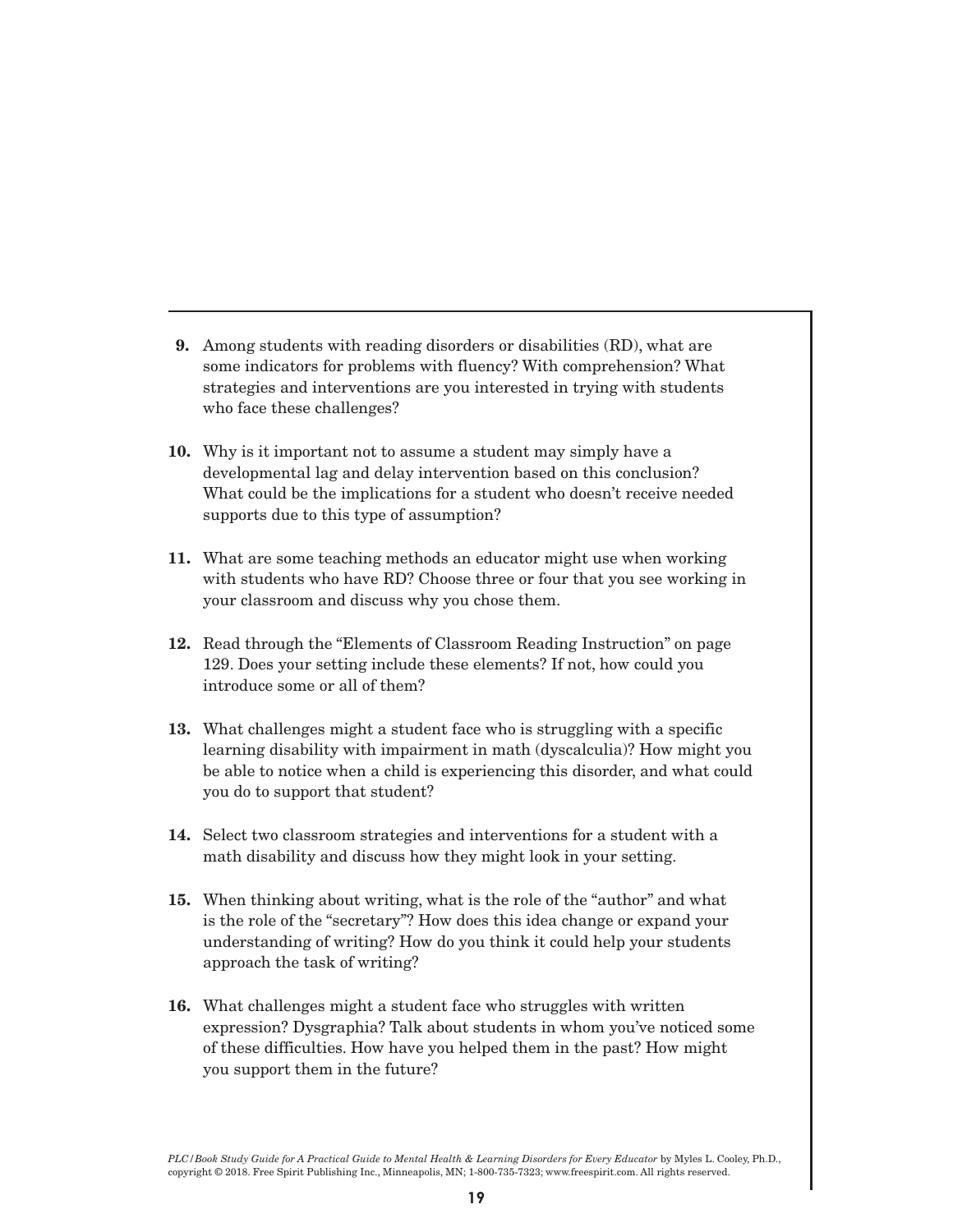- **17.** Select two classroom strategies or interventions for a student with a specific learning disability with impairment in written expression and discuss how they might look in your setting.
- **18.** Why is it so difficult to diagnose a nonverbal learning disability (NVLD)? Why might it be important to recognize this difficulty in terms of your role as an educator?
- **19.** What challenges might a student with NVLD face? As an educator, how might you capitalize on the strengths of this student to help him or her address and cope with these challenges?
- **20.** Select two classroom strategies or interventions for students with NVLD and discuss how they might work in your setting.
- **21.** What might you notice in students with speech sound disorder (SSD)? What are some suggestions for helping these students in the classroom?
- **22.** What challenges are faced by students who struggle with child-onset fluency disorder (stuttering)? What might you notice in a child who has this disorder?
- **23.** Select two classroom strategies or interventions for students who struggle with stuttering and talk about how they might work in your setting.
- **24.** What behaviors might you observe in students with receptive language disorders? What about expressive language disorders? Have you seen these behaviors in your classroom? If so, how did you address them?
- **25.** Select two accommodations for students with language disorders and think about how they might work in your setting.
- **26.** What is the primary difference between students with autism spectrum disorder and those with social communication disorder? Why is it important to consider this difference, and how might you address it in the classroom setting?
- **27.** What kinds of challenges might a student with a social communication disorder face, and how might you support that student?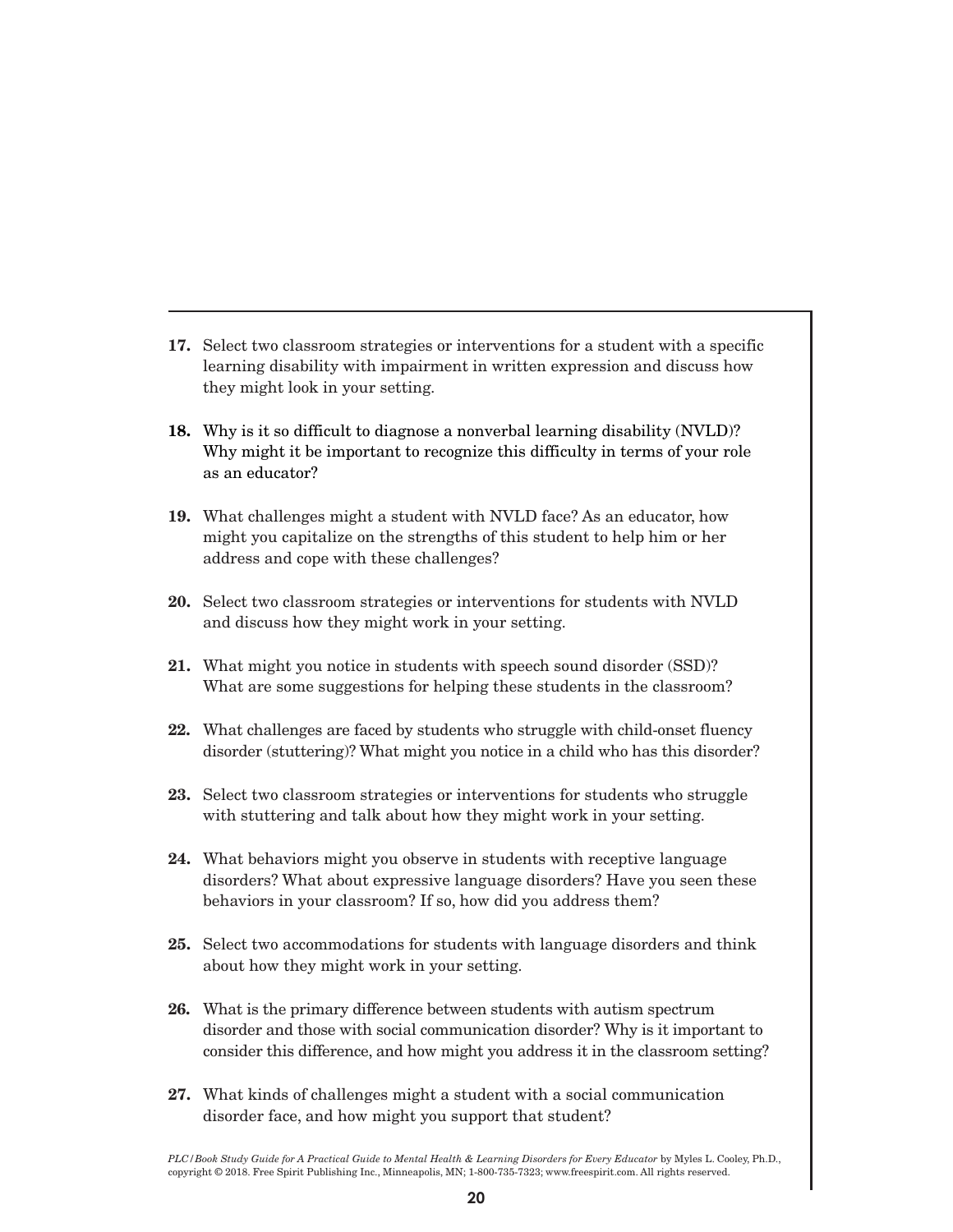#### **Chapter 13: Disruptive and Conduct Disorders**

- **1.** Why do you think it can be difficult to identify disruptive or conduct disorders such as oppositional defiant disorder (ODD) or conduct disorder (CD)? What are some other considerations that could be important or relevant to a student who is exhibiting these kinds of behaviors?
- **2.** What are some reasons behind disruptive behaviors? What behaviors are you likely to observe in students with ODD and CD? What interventions and strategies are you interested in trying in your classroom?
- **3.** Read through the "Tips for Avoiding Power Struggles" on page 162. How could these apply to specific situations you've faced or are facing?
- **4.** Find a partner and role-play the CPS (Collaborative and Proactive Solutions) approach. Discuss how it felt to use this collaborative model.
- **5.** Imagine a scenario you've faced in the classroom where it might have been useful to try some of the suggestions on page 164 for dealing with agitated students. How do you think this situation might have gone differently if you'd been familiar with these tips?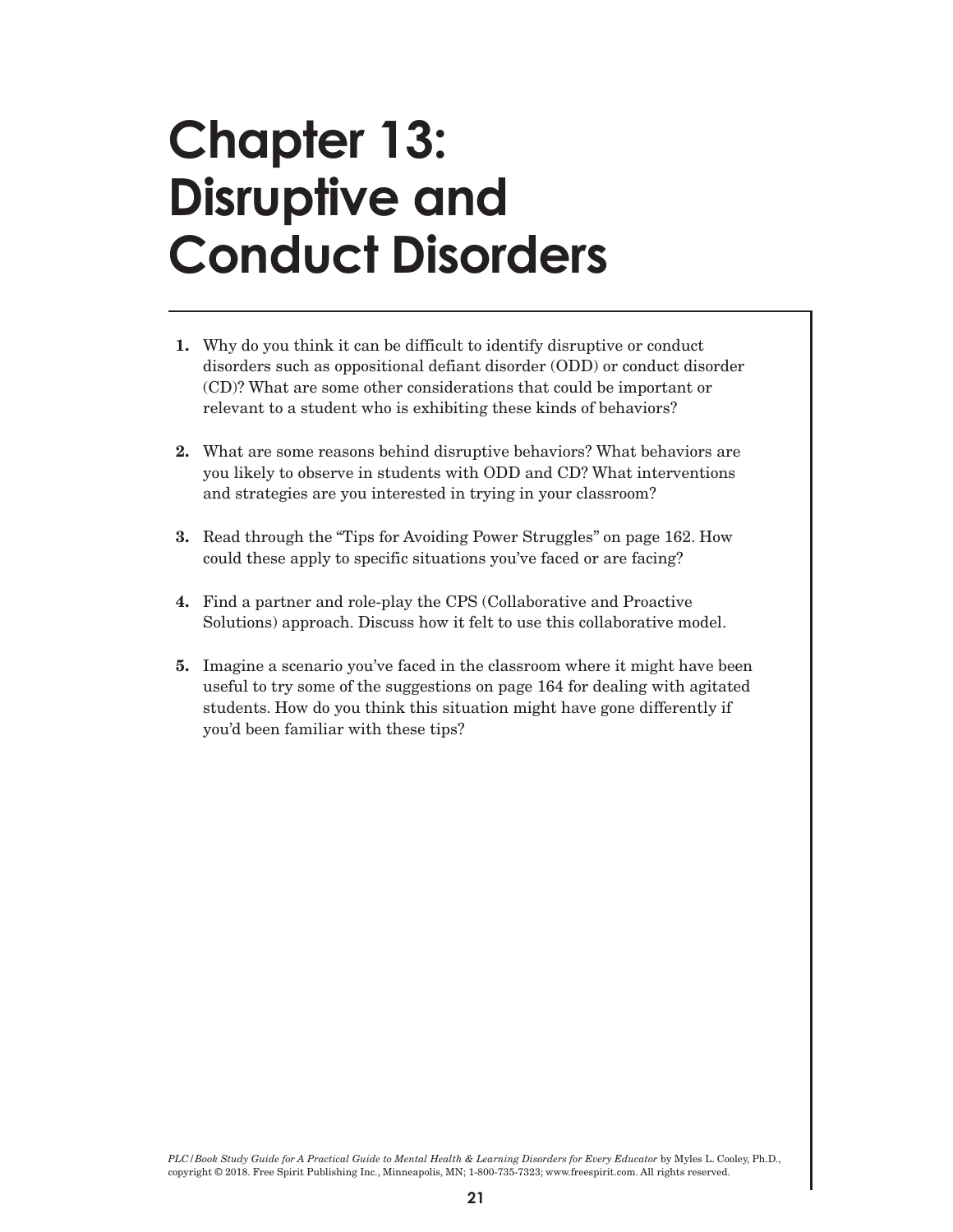# **Chapter 14: Self-Injury and Suicide**

- **1.** What are some of the distinct differences between self-injurious and suicidal behavior? If you see a student with signs of self-injury, do you think this student should be considered suicidal? Why or why not?
- **2.** Review the strategies and interventions to use with students who selfinjure. Are you comfortable with implementing most of these? Are there any with which you don't feel confident? Who could you turn to for support in this area?
- **3.** Take the "What's Your Self-Injury and Suicide IQ" test on pages 169–170 and read aloud the correct answers. What surprised you? How does this information affect your perspective of students you have now or had in the past who may have exhibited behaviors related to self-injury or suicidal thinking?
- **4.** After reviewing the "Responding to Signs of Suicide/Classroom Strategies and Interventions" section on page 170, talk openly about what help looks like in your community. What resources are available to you?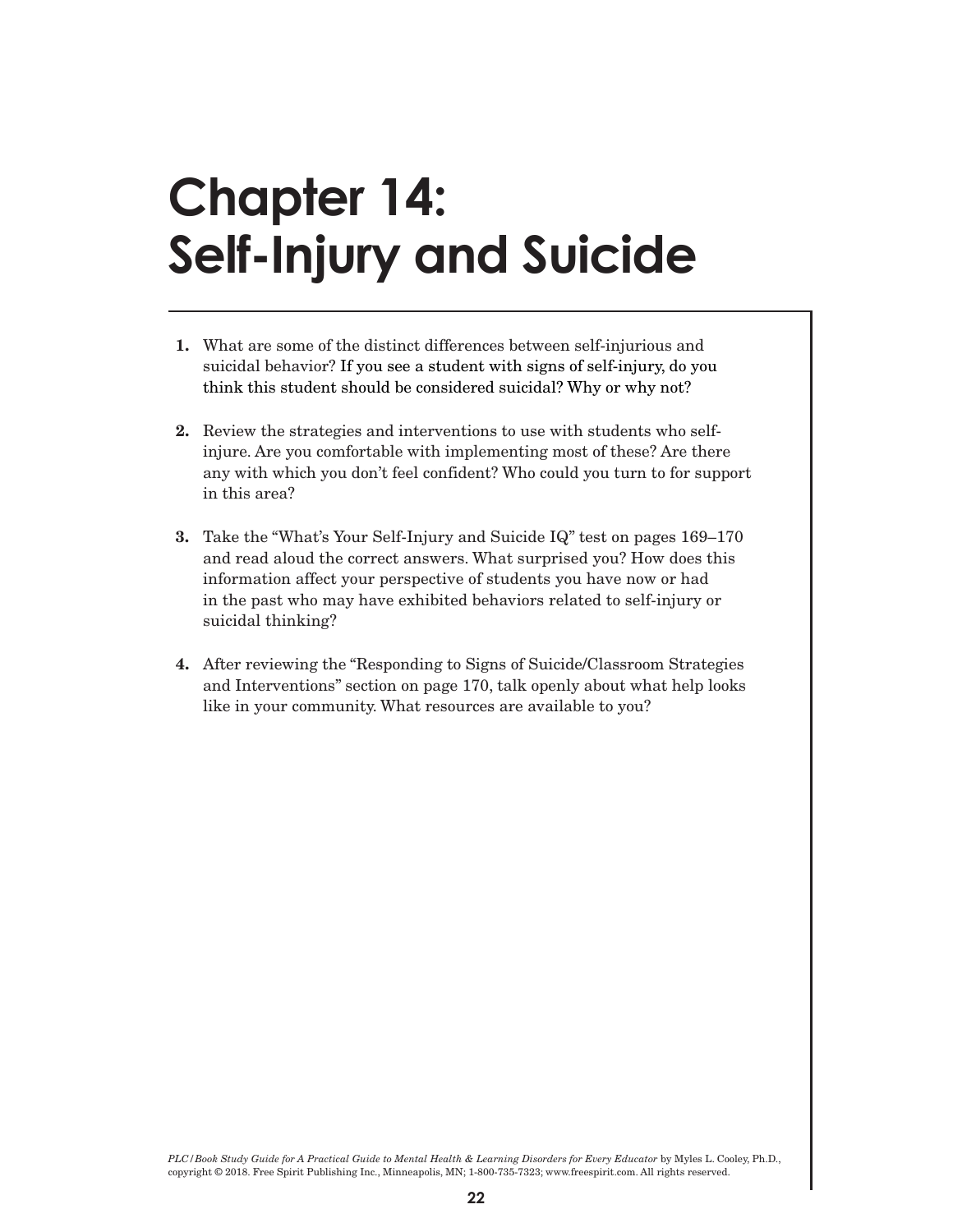### **Chapter 15: Eating Disorders**

- **1.** Take the "What's Your Eating Disorder IQ?" quiz on pages 173–174. Read aloud the correct answers and discuss them. Explore the perceptions in the room around eating disorders.
- **2.** Consider the data suggesting that 90 percent of people with eating disorders are female. How do you think media may play a role in this? Do you view this data as relevant to students in your setting? Discuss the different kinds of social media you notice your students using, and also talk about how this is relevant to your role and your setting.
- **3.** Review the symptoms of each of the three eating disorders. Are any of these symptoms familiar to you in terms of the students you serve? Without naming names, share a time when you have noticed symptoms in a student. What did you do? What was the outcome? After reading this chapter, what might you do in the future?
- **4.** How can you act on concerns you have about a student's well-being? Are there ways in which you think it's particularly important to take action if you're worried that the student may be suffering from an eating disorder?
- **5.** Consider what a plan of return might look like for a student returning to your setting from a residential setting. Who would you want to be part of that plan?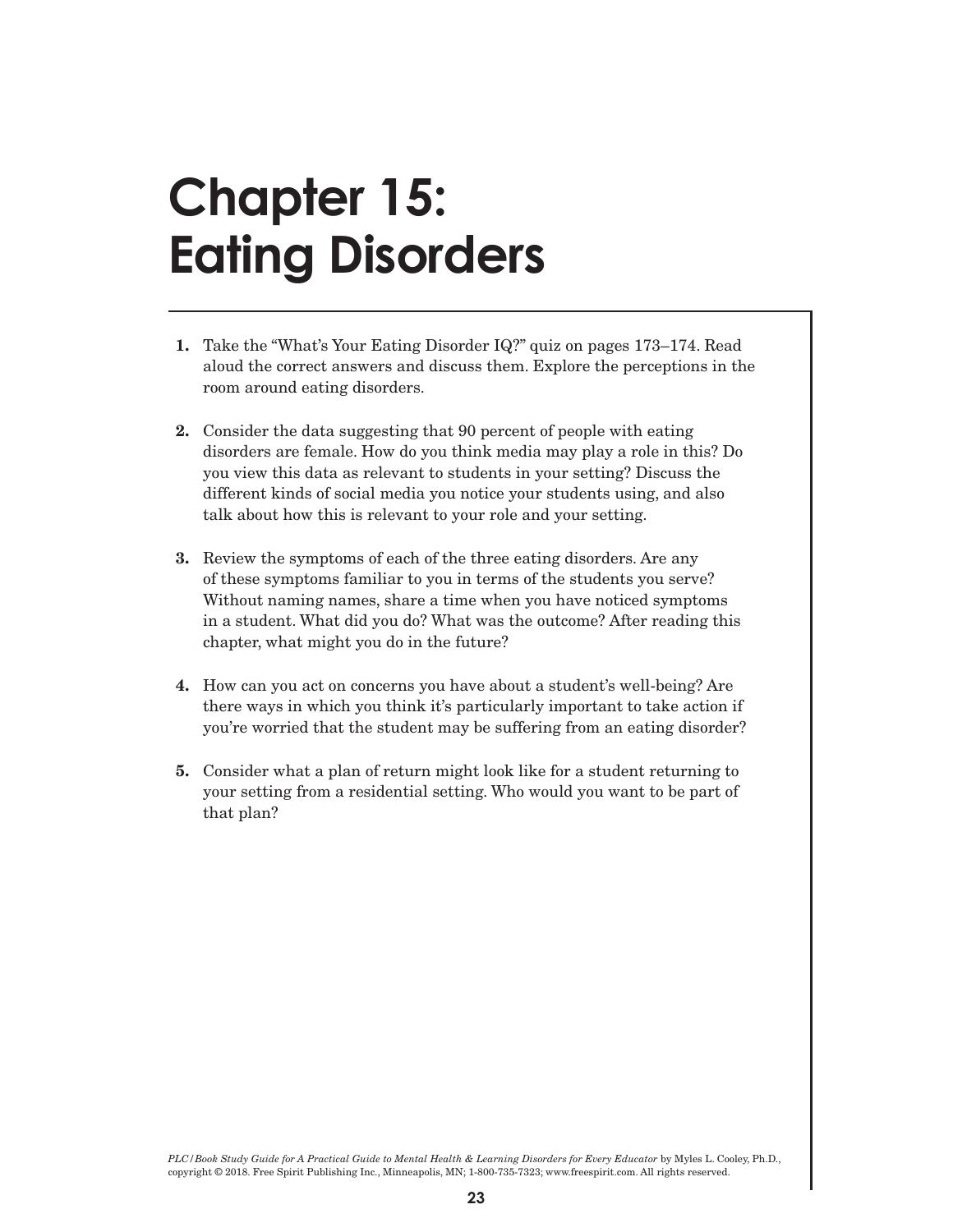### **Chapter 16: Trauma and Stressor-Related Disorders**

- **1.** Why is it important to define trauma based on impact rather than on the nature of the event? How does this understanding affect your mindset about trauma and its aftermath?
- **2.** How can the school environment sometimes be the site of an adverse childhood experience (ACE)? Talk about how that makes you feel.
- **3.** What kinds of changes and symptoms can children experience when they have post-traumatic stress disorder (PTSD)? What can this look like in the classroom? How do you think a classroom setting might elicit some of these symptoms?
- **4.** Read through the behaviors and symptoms to look for regarding students with PTSD. Have you seen any of these behaviors in your classroom? How did you respond?
- **5.** How might resilience and risk factors play a role in students' abilities to cope with PTSD? How can educators help build students' resiliency?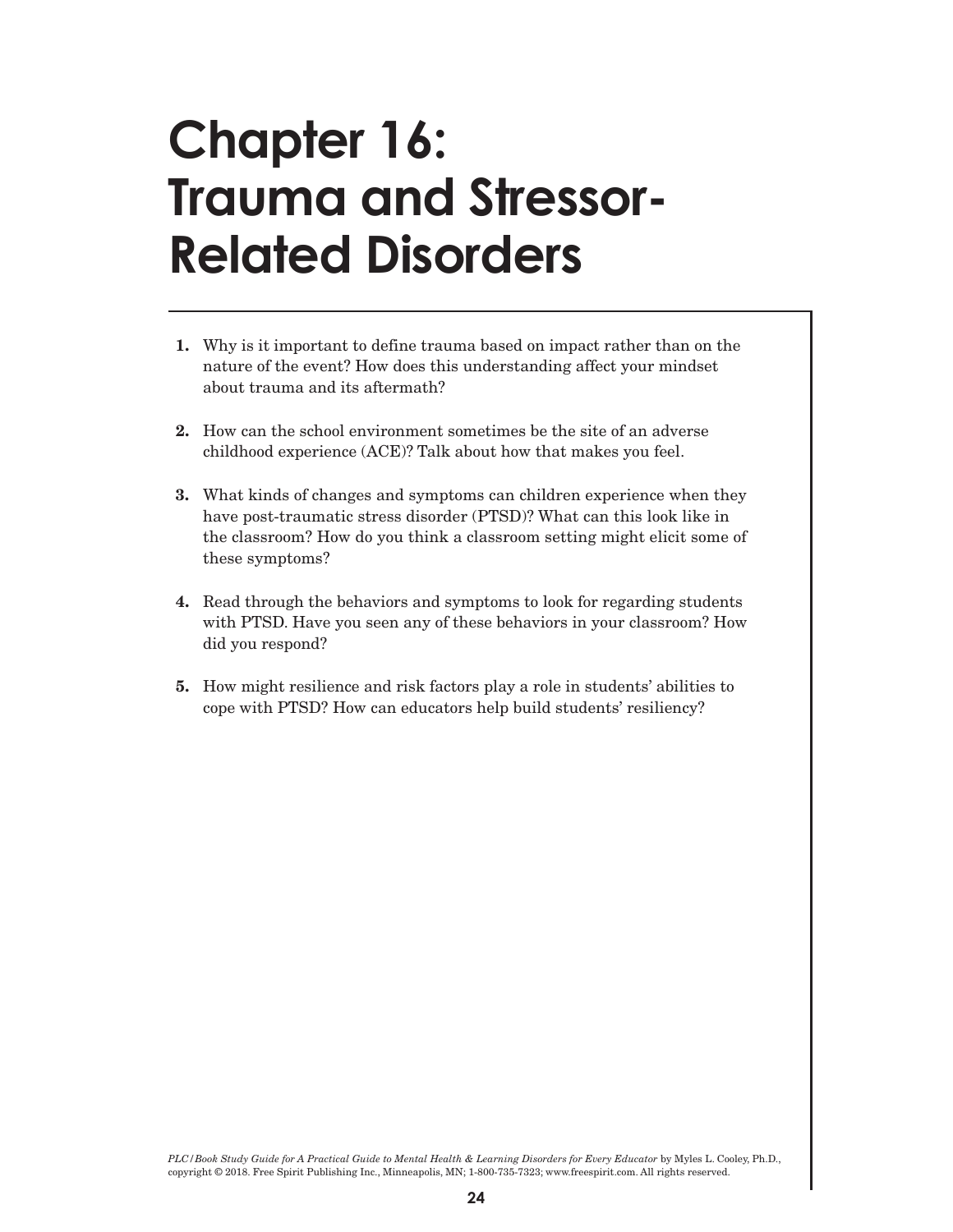### **Chapter 17: A Final Word**

- **1.** Have someone in the group read aloud the Haim Ginott quote on page 189. Go around the room and share what goals you had as you began your career as an educator, and how those goals have changed or remained the same over time.
- **2.** Name one thing you're taking away from the shared reading of this book with your professional learning community, and one thing you might do differently based on the material.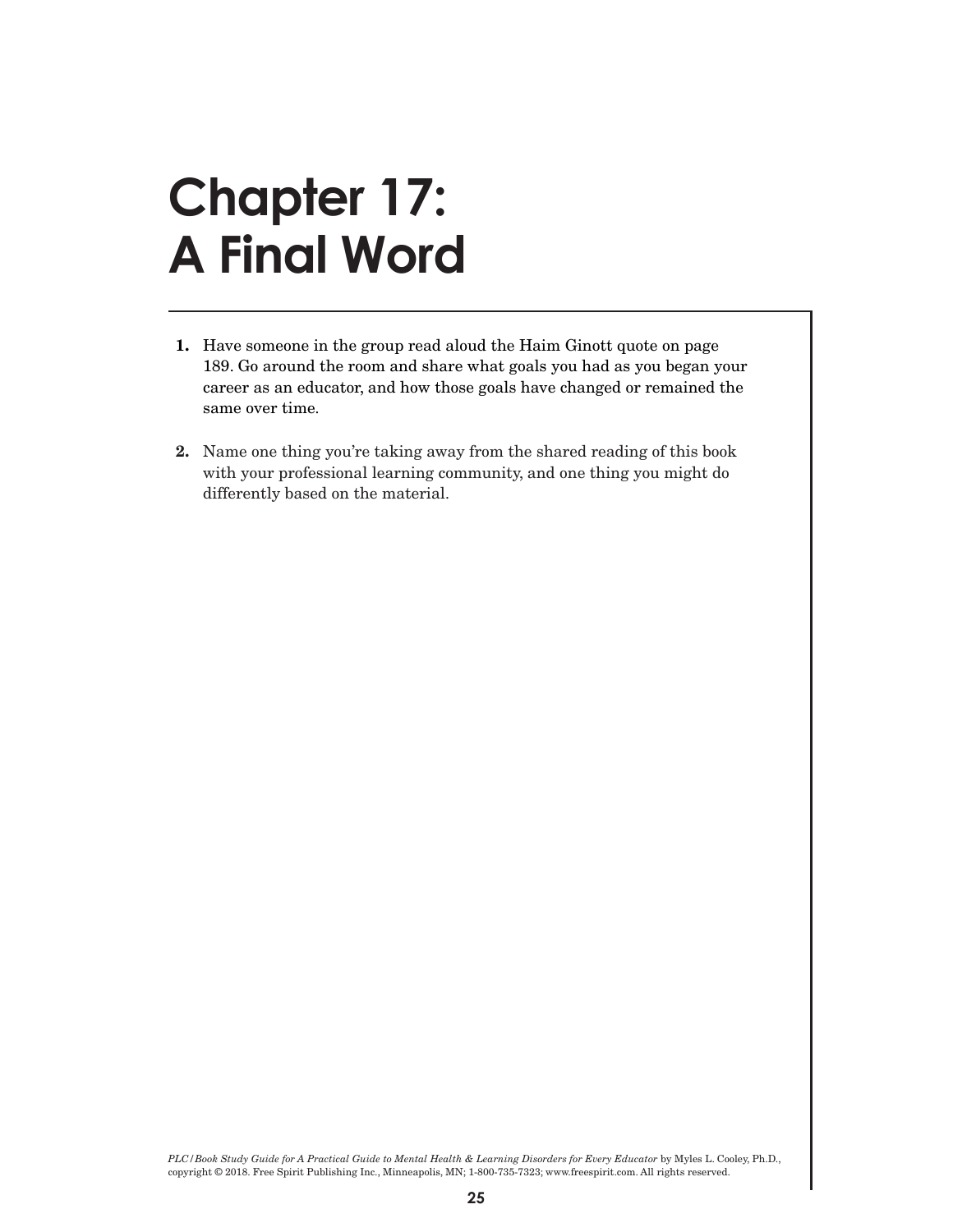

### **About the Author**

**Myles L. Cooley, Ph.D., ABPP,** is a board-certified clinical psychologist licensed in Florida, where he has had a private practice for more than thirty-five years. For the second half of his career, Myles has specialized in learning, behavioral, and developmental disorders in children and adolescents. He has provided training on these topics to pediatricians, educators, school psychologists, and school counselors. He has served as a consultant to private and public schools and has published articles on ADHD, giftedness, and learning disabilities.

Myles and his wife live in Palm Beach Gardens, Florida, but escape hurricanes in the summer by visiting their grandchildren in San Diego. Myles enjoys tennis, pickleball, piano, and lecturing on cruises. For more information on speaking engagements, consultation, or training, you can contact Myles through his website **www.drmylescooley.com**.